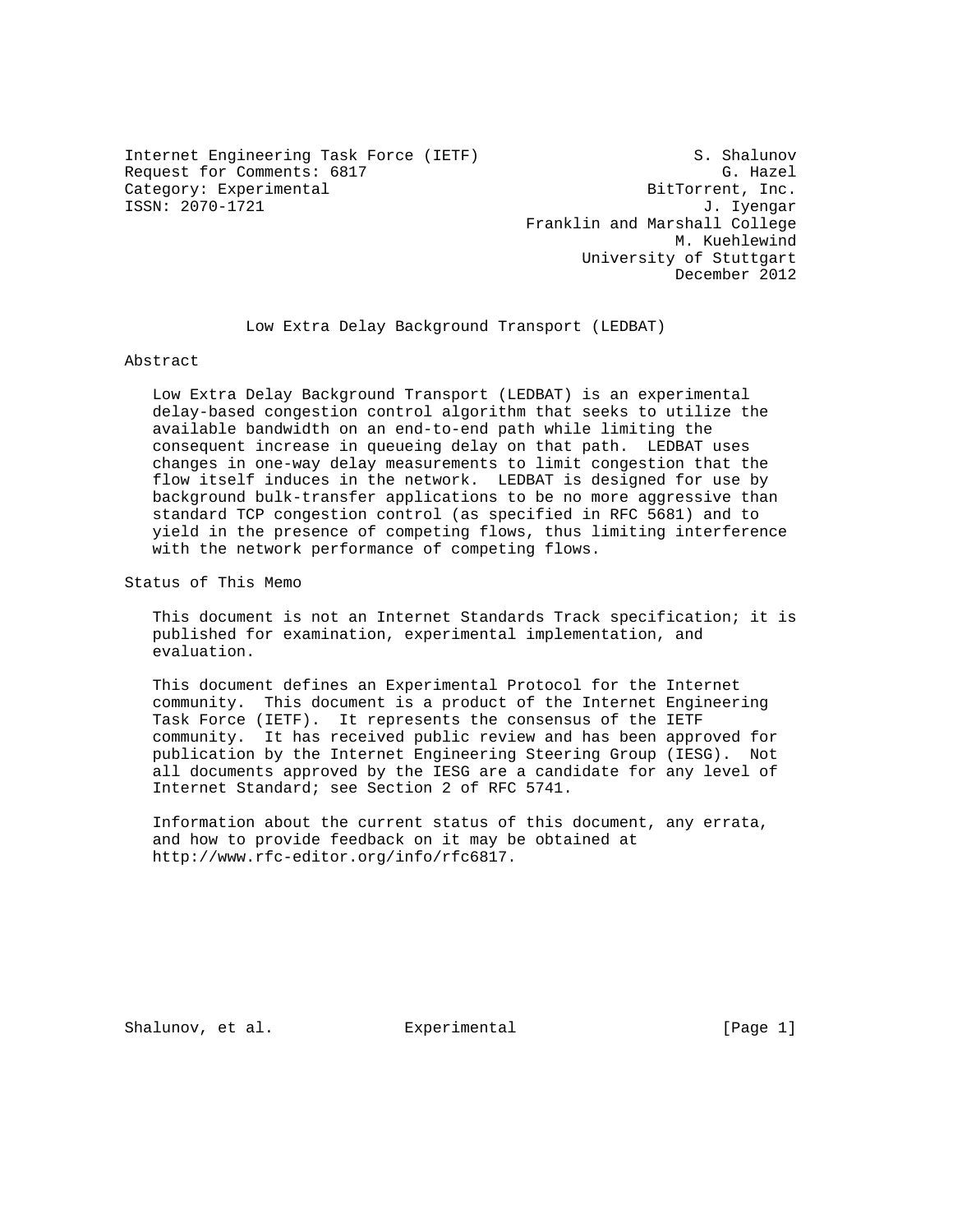# Copyright Notice

 Copyright (c) 2012 IETF Trust and the persons identified as the document authors. All rights reserved.

 This document is subject to BCP 78 and the IETF Trust's Legal Provisions Relating to IETF Documents

 (http://trustee.ietf.org/license-info) in effect on the date of publication of this document. Please review these documents carefully, as they describe your rights and restrictions with respect to this document. Code Components extracted from this document must include Simplified BSD License text as described in Section 4.e of the Trust Legal Provisions and are provided without warranty as described in the Simplified BSD License.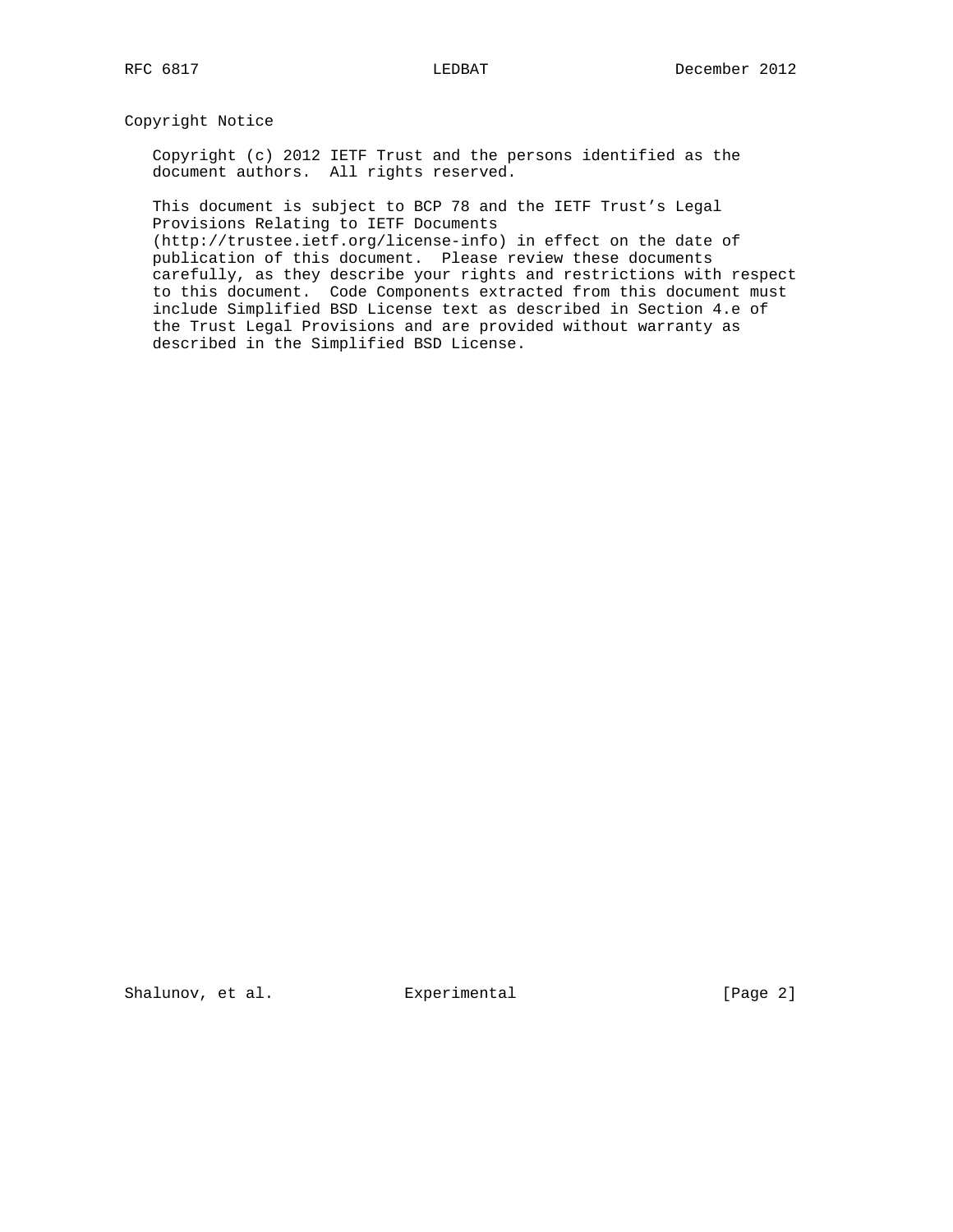Table of Contents

|                  | 2.4.2. The Complete Sender Algorithm  8               |
|------------------|-------------------------------------------------------|
|                  |                                                       |
| $\overline{3}$ . | Understanding LEDBAT Mechanisms 13                    |
|                  |                                                       |
|                  | 3.1.1. Estimating Base Delay 13                       |
|                  | 3.1.2. Estimating Queueing Delay 13                   |
|                  | 3.2. Managing the Congestion Window 14                |
|                  | 3.2.1. Window Increase: Probing for More Bandwidth 14 |
|                  | 3.2.2. Window Decrease: Responding to Congestion 14   |
|                  | 3.3. Choosing the Queuing Delay Target 15             |
|                  |                                                       |
|                  | 4.1. Framing and ACK Frequency Considerations 15      |
|                  |                                                       |
|                  | 4.3. Competing with Non-TCP Flows 16                  |
|                  | 4.4. Fairness among LEDBAT Flows 16                   |
|                  |                                                       |
|                  | 5.1. Network Effects and Monitoring 17                |
|                  |                                                       |
|                  |                                                       |
|                  |                                                       |
|                  |                                                       |
|                  |                                                       |
|                  |                                                       |
|                  |                                                       |
|                  |                                                       |
|                  |                                                       |
|                  |                                                       |
|                  |                                                       |
|                  |                                                       |

Shalunov, et al. Experimental [Page 3]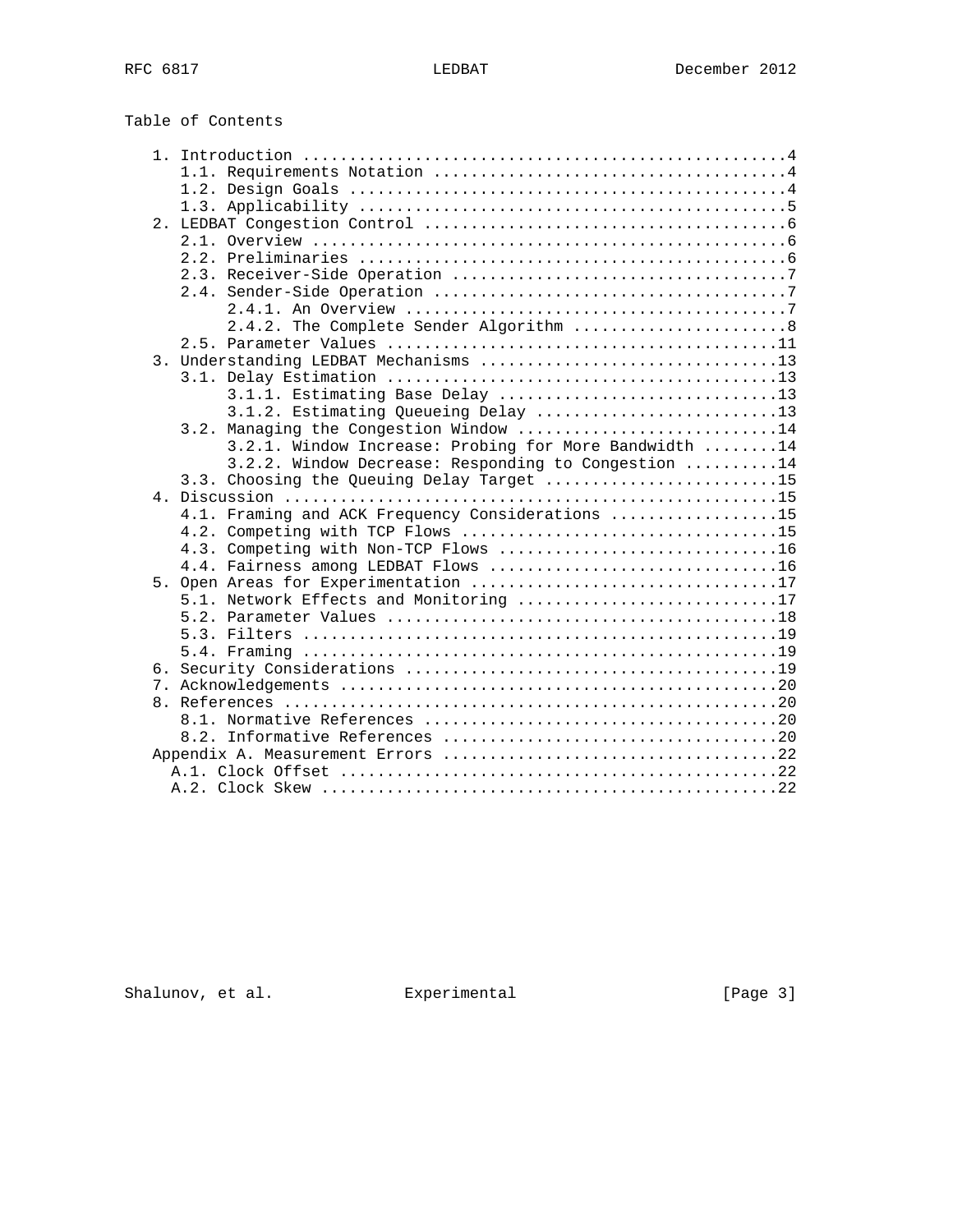# 1. Introduction

 TCP congestion control [RFC5681] seeks to share bandwidth at a bottleneck link equitably among flows competing at the bottleneck, and it is the predominant congestion control mechanism used on the Internet. However, not all applications seek an equitable share of network throughput. "Background" applications, such as software updates or file-sharing applications, seek to operate without interfering with the performance of more interactive and delay and/or bandwidth-sensitive "foreground" applications. Standard TCP congestion control, as specified in [RFC5681], may be too aggressive for use with such background applications.

 Low Extra Delay Background Transport (LEDBAT) is an experimental delay-based congestion control mechanism that reacts early to congestion in the network, thus enabling "background" applications to use the network while avoiding interference with the network performance of competing flows. A LEDBAT sender uses one-way delay measurements to estimate the amount of queueing on the data path, controls the LEDBAT flow's congestion window based on this estimate, and minimizes interference with competing flows by adding low extra queueing delay on the end-to-end path.

 Delay-based congestion control protocols, such as TCP-Vegas [Bra94][Low02], are generally designed to achieve more, not less throughput than standard TCP, and often outperform TCP under particular network settings. For further discussion on Lower-than- Best-Effort transport protocols see [RFC6297]. In contrast, LEDBAT is designed to be no more aggressive than TCP [RFC5681]; LEDBAT is a "scavenger" congestion control mechanism that seeks to utilize all available bandwidth and yields quickly when competing with standard TCP at a bottleneck link.

 In the rest of this document, we refer to congestion control specified in [RFC5681] as "standard TCP".

1.1. Requirements Notation

 The key words "MUST", "MUST NOT", "REQUIRED", "SHALL", "SHALL NOT", "SHOULD", "SHOULD NOT", "RECOMMENDED", "MAY", and "OPTIONAL" in this document are to be interpreted as described in [RFC2119].

#### 1.2. Design Goals

LEDBAT congestion control seeks to achieve the following goals:

 1. to utilize end-to-end available bandwidth and to maintain low queueing delay when no other traffic is present,

Shalunov, et al. Experimental Formula (Page 4)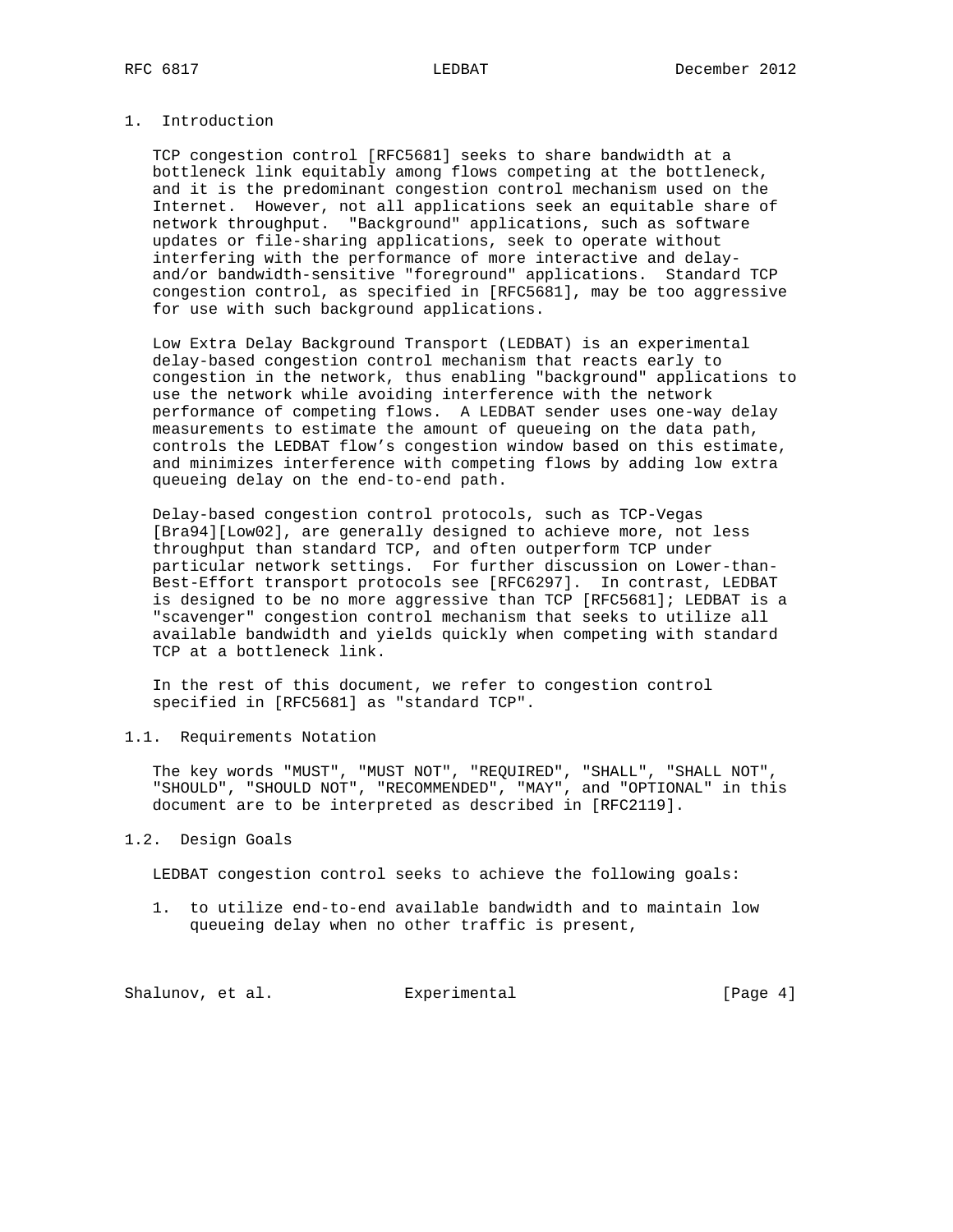- 2. to add limited queuing delay to that induced by concurrent flows, and
- 3. to yield quickly to standard TCP flows that share the same bottleneck link.

# 1.3. Applicability

 LEDBAT is a "scavenger" congestion control mechanism that is motivated primarily by background bulk-transfer applications, such as large file transfers (as with file-sharing applications) and software updates. It can be used with any application that seeks to minimize its impact on the network and on other interactive delay- and/or bandwidth-sensitive network applications. LEDBAT is expected to work well when the sender and/or receiver is connected via a residential access network.

 LEDBAT can be used as part of a transport protocol or as part of an application, as long as the data transmission mechanisms are capable of carrying timestamps and acknowledging data frequently. LEDBAT can be used with TCP, Stream Control Transmission Protocol (SCTP), and Datagram Congestion Control Protocol (DCCP), with appropriate extensions where necessary; and it can be used with proprietary application protocols, such as those built on top of UDP for peer-to peer (P2P) applications.

 When used with an ECN-capable framing protocol, LEDBAT should react to an Explicit Congestion Notification (ECN) mark as it would to a loss, as specified in [RFC3168].

 LEDBAT is designed to reduce buildup of a standing queue by long lived LEDBAT flows at a link with a tail-drop FIFO queue, so as to avoid persistently delaying other flows sharing the queue. If Active Queue Management (AQM) is configured to drop or ECN-mark packets before the LEDBAT flow starts reacting to persistent queue buildup, LEDBAT reverts to standard TCP behavior rather than yielding to other TCP flows. However, such an AQM is still desirable since it keeps queuing delay low, achieving an outcome that is in line with LEDBAT's goals. Additionally, a LEDBAT transport that supports ECN enjoys the advantages that an ECN-capable TCP enjoys over an ECN-agnostic TCP; avoiding losses and possible retransmissions. Weighted Fair Queuing (WFQ), as employed by some home gateways, seeks to isolate and protect delay-sensitive flows from delays due to standing queues built up by concurrent long-lived flows. Consequently, while it prevents LEDBAT from yielding to other TCP flows, it again achieves an outcome that is in line with LEDBAT's goals [Sch10].

Shalunov, et al. Experimental Formular (Page 5)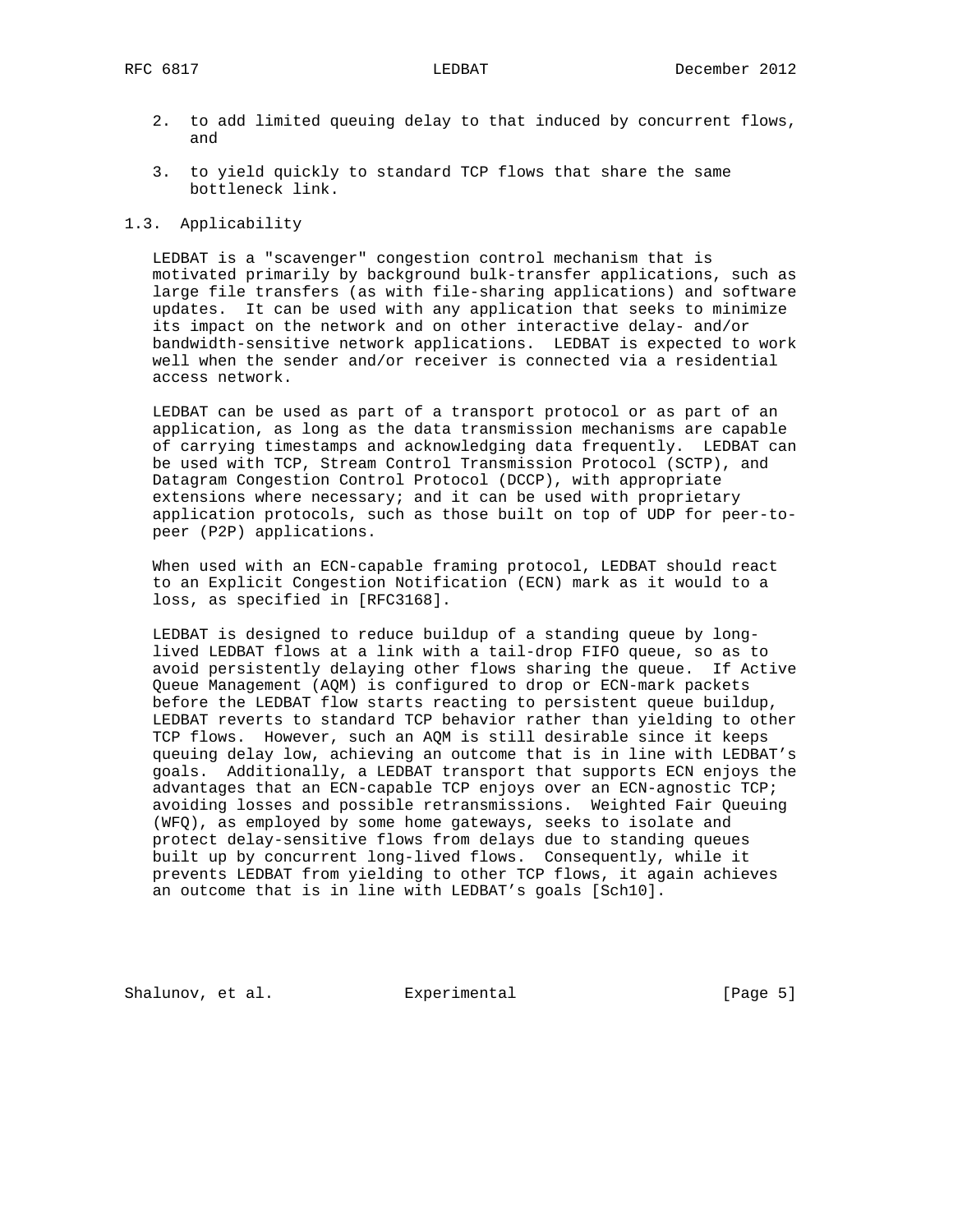# 2. LEDBAT Congestion Control

# 2.1. Overview

 A standard TCP sender increases its congestion window until a loss occurs [RFC5681] or an ECN mark is received [RFC3168], which, in the absence of link errors in the network, occurs only when the queue at the bottleneck link on the end-to-end path overflows or an AQM is applied. Since packet loss or marking at the bottleneck link is expected to be preceded by an increase in the queueing delay at the bottleneck link, LEDBAT congestion control uses this increase in queueing delay as an early signal of congestion, enabling it to respond to congestion earlier than standard TCP and enabling it to yield bandwidth to a competing TCP flow.

 LEDBAT employs one-way delay measurements to estimate queueing delay. When the estimated queueing delay is less than a predetermined target, LEDBAT infers that the network is not yet congested and increases its sending rate to utilize any spare capacity in the network. When the estimated queueing delay becomes greater than the predetermined target, LEDBAT decreases its sending rate as a response to potential congestion in the network.

### 2.2. Preliminaries

 A LEDBAT sender uses a congestion window (cwnd) to gate the amount of data that the sender can send into the network in one round-trip time (RTT). A sender MAY maintain its cwnd in bytes or in packets; this document uses cwnd in bytes. LEDBAT requires that each data segment carries a "timestamp" from the sender, based on which the receiver computes the one-way delay from the sender and sends this computed value back to the sender.

 In addition to the LEDBAT mechanism described below, we note that a slow start mechanism can be used as specified in [RFC5681]. Since slow start leads to faster increase in the window than that specified in LEDBAT, conservative congestion control implementations employing LEDBAT may skip slow start altogether and start with an initial window of INIT\_CWND \* MSS. (INIT\_CWND is described later in Section 2.5.)

 The term "MSS", or the sender's Maximum Segment Size, used in this document refers to the size of the largest segment that the sender can transmit. The value of MSS can be based on the path MTU discovery [RFC4821] algorithm and/or on other factors.

Shalunov, et al. **Experimental** [Page 6]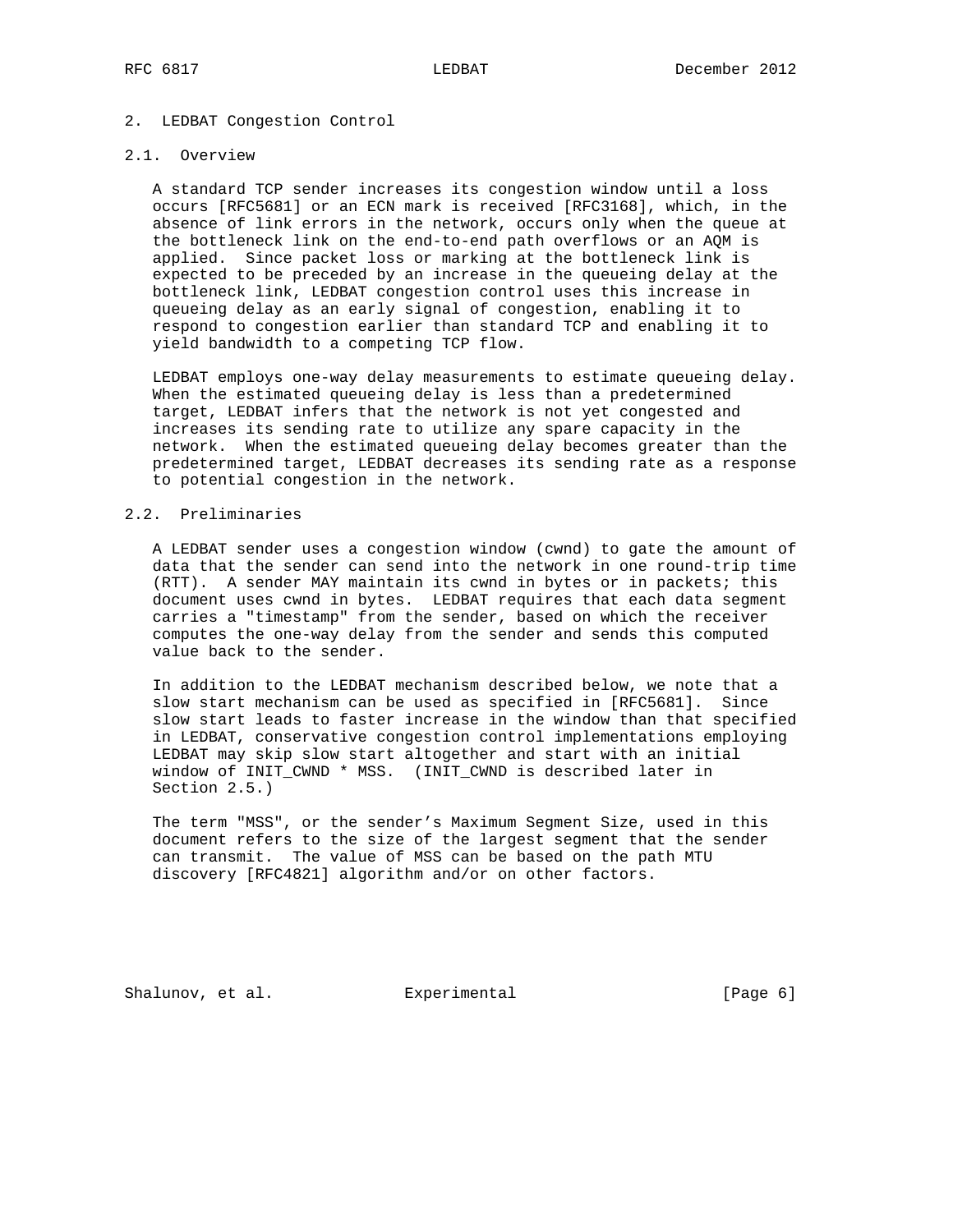# 2.3. Receiver-Side Operation

 A LEDBAT receiver calculates the one-way delay from the sender to the receiver based on its own system time and timestamps in the received data packets. The receiver then feeds the computed one-way delay back to the sender in the next acknowledgement. A LEDBAT receiver operates as follows:

 on data\_packet: remote\_timestamp = data\_packet.timestamp acknowledgement.delay = local\_timestamp() - remote\_timestamp # fill in other fields of acknowledgement acknowledgement.send()

 A receiver may choose to delay sending an ACK and may combine acknowledgements for more than one data packet into a single ACK packet, as with delayed ACKs in standard TCP, for example. In such cases, the receiver MAY bundle all the delay samples into one ACK packet and MUST transmit the samples in the order generated. When multiple delay samples are bundled within a single ACK, the sender applies these bundled delay samples at once during its cwnd adjustment (discussed in the next section). Since the sender's adjustment may be sensitive to the order in which the delay samples are applied, the computed delay samples should be available to the sender in the order they were generated at the receiver.

# 2.4. Sender-Side Operation

# 2.4.1. An Overview

 As a first approximation, a LEDBAT sender operates as shown below; the complete algorithm is specified later in Section 2.4.2. TARGET is the maximum queueing delay that LEDBAT itself may introduce in the network, and GAIN determines the rate at which the cwnd responds to changes in queueing delay; both constants are specified later. off\_target is a normalized value representing the difference between the measured current queueing delay and the predetermined TARGET delay. off\_target can be positive or negative; consequently, cwnd increases or decreases in proportion to off\_target.

 on initialization: base\_delay = +INFINITY

Shalunov, et al. Experimental Formular (Page 7)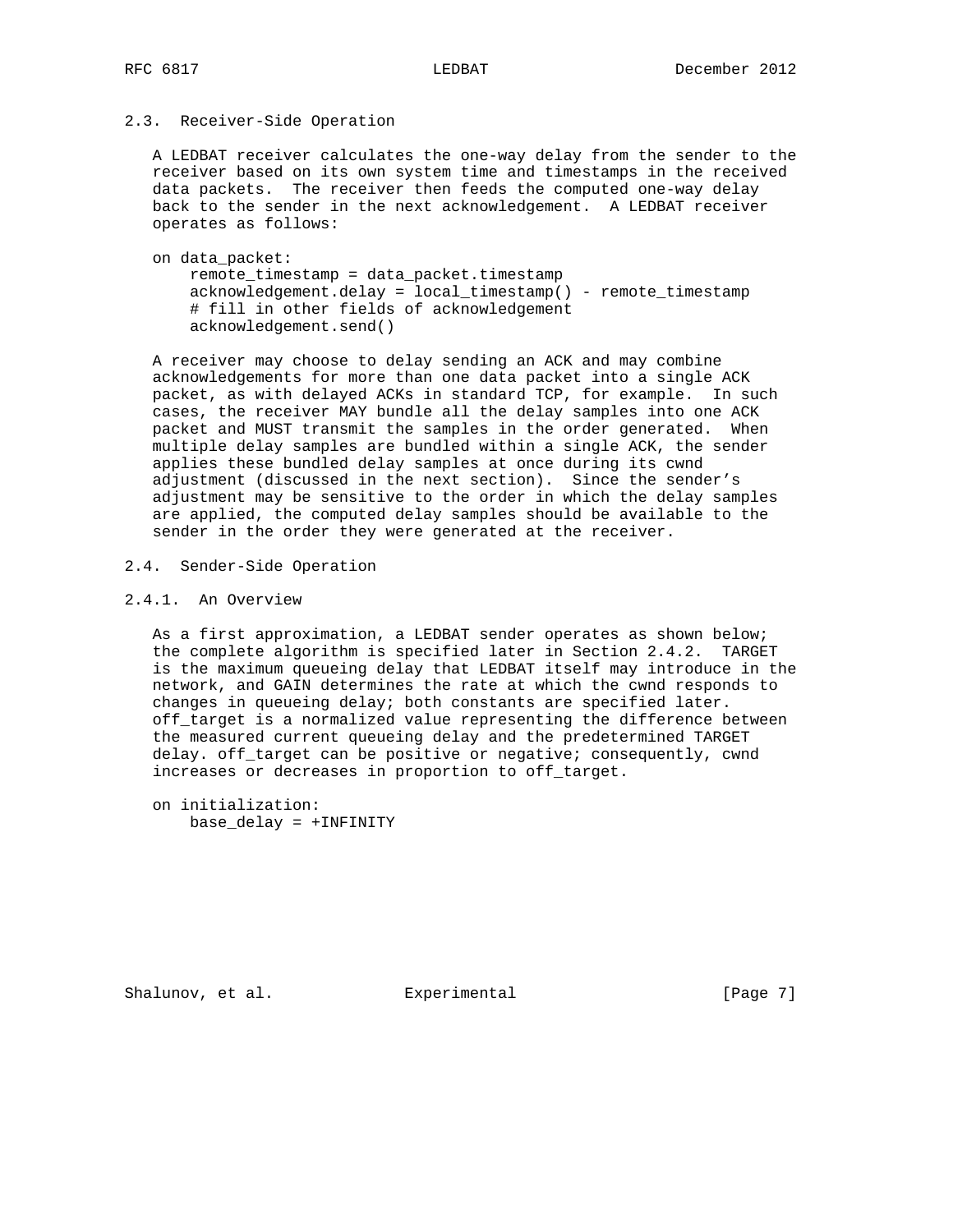on acknowledgement:

 current\_delay = acknowledgement.delay base\_delay = min(base\_delay, current\_delay) queuing\_delay = current\_delay - base\_delay off\_target = (TARGET - queuing\_delay) / TARGET cwnd += GAIN \* off\_target \* bytes\_newly\_acked \* MSS / cwnd

 The simplified mechanism above ignores multiple delay samples in an acknowledgement, noise filtering, base delay expiration, and sender idle times, which we now take into account in our complete sender algorithm below.

# 2.4.2. The Complete Sender Algorithm

 update\_current\_delay() maintains a list of one-way delay measurements, of which a filtered value is used as an estimate of the current end-to-end delay. update\_base\_delay() maintains a list of one-way delay minima over a number of one-minute intervals, to measure and to track changes in the base delay of the end-to-end path. Both of these lists are maintained per LEDBAT flow.

 We note this algorithm assumes that slight random fluctuations exist in inter-packet arrival times at the bottleneck queue, to allow a LEDBAT sender to correctly measure the base delay. See Section 4.4 for a more complete discussion.

The full sender-side algorithm is given below:

on initialization:

 # cwnd is the amount of data that is allowed to be # outstanding in an RTT and is defined in bytes. # CTO is the congestion timeout value.

 create current\_delays list with CURRENT\_FILTER elements create base\_delays list with BASE\_HISTORY number of elements initialize elements in base\_delays to +INFINITY initialize elements in current\_delays according to FILTER() last\_rollover = -INFINITY # More than a minute in the past flightsize  $= 0$  cwnd = INIT\_CWND \* MSS CTO = 1 second

Shalunov, et al. Experimental Formula (Page 8)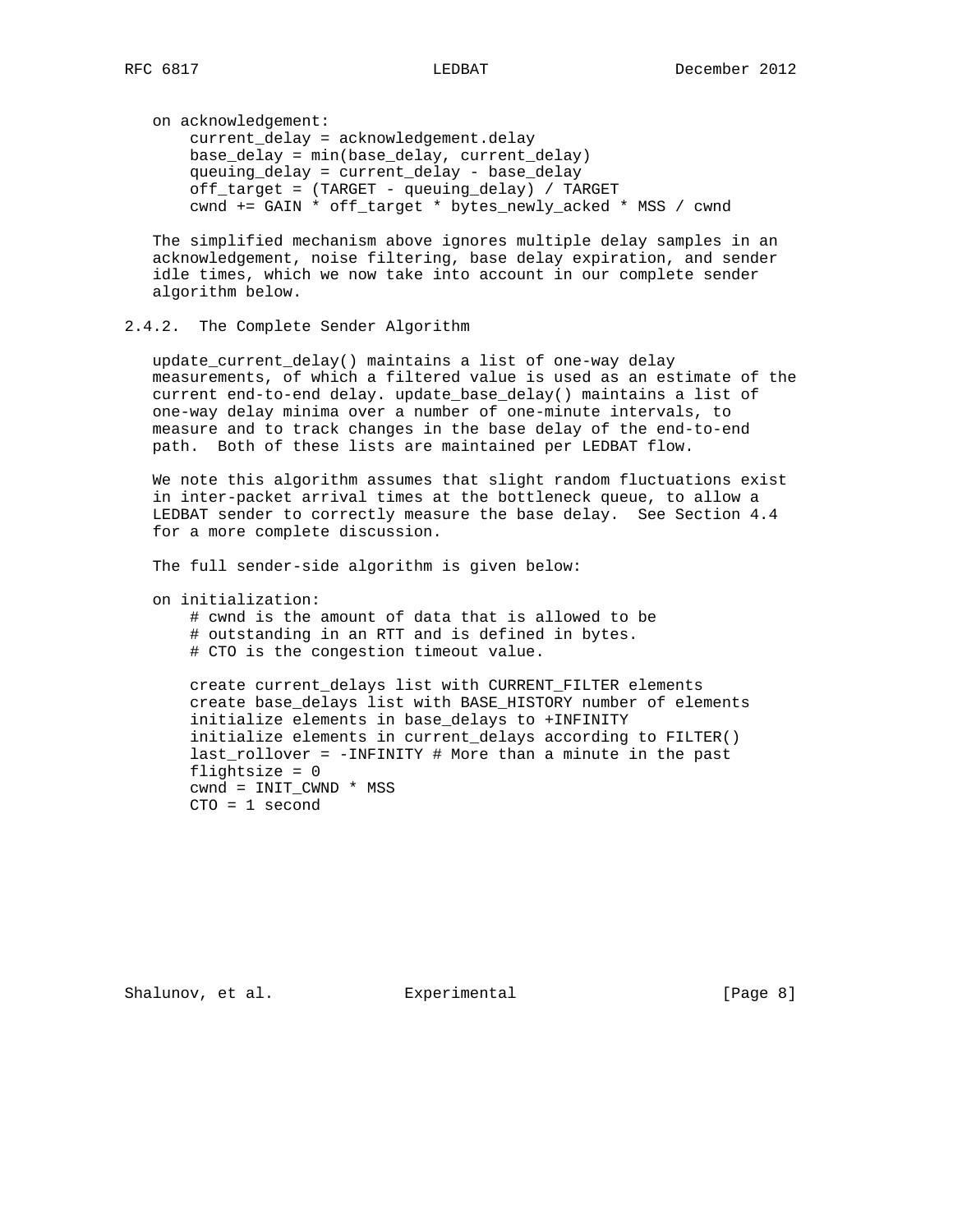on acknowledgement: # flightsize is the amount of data outstanding before this ACK # was received and is updated later; # bytes newly acked is the number of bytes that this ACK # newly acknowledges, and it MAY be set to MSS. for each delay sample in the acknowledgement: delay = acknowledgement.delay update\_base\_delay(delay) update\_current\_delay(delay) queuing\_delay = FILTER(current\_delays) - MIN(base\_delays) off\_target = (TARGET - queuing\_delay) / TARGET cwnd += GAIN \* off\_target \* bytes\_newly\_acked \* MSS / cwnd max\_allowed\_cwnd = flightsize + ALLOWED\_INCREASE \* MSS cwnd = min(cwnd, max\_allowed\_cwnd) cwnd = max(cwnd, MIN\_CWND \* MSS) flightsize = flightsize - bytes\_newly\_acked update\_CTO() on data loss: # at most once per RTT  $cwnd = min (cwnd, max (cwnd/2, MIN_CWND * MSS))$  if data lost is not to be retransmitted: flightsize = flightsize - bytes\_not\_to\_be\_retransmitted if no ACKs are received within a CTO: # extreme congestion, or significant RTT change. # set cwnd to 1MSS and backoff the congestion timer.  $cwnd = 1 * MSS$  $CTO = 2 * CTO$ update\_CTO() # implements an RTT estimation mechanism using data # transmission times and ACK reception times, # which is used to implement a congestion timeout (CTO). # If implementing LEDBAT in TCP, sender SHOULD use # mechanisms described in RFC 6298 [RFC6298], # and the CTO would be the same as the retransmission timeout (RTO). update\_current\_delay(delay) # Maintain a list of CURRENT\_FILTER last delays observed. delete first item in current\_delays list append delay to current\_delays list

Shalunov, et al.  $\qquad \qquad$  Experimental  $\qquad \qquad$  [Page 9]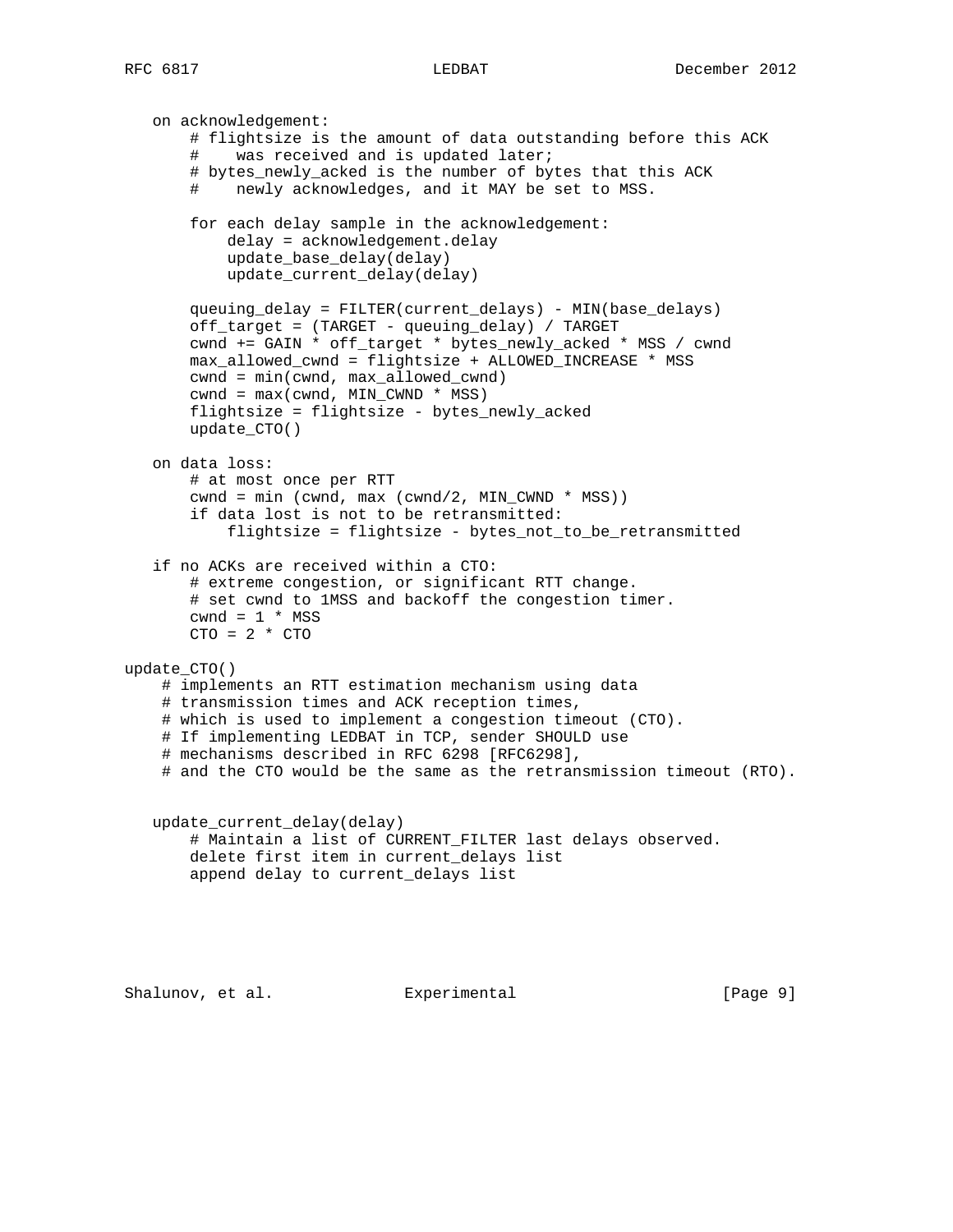```
 update_base_delay(delay)
# Maintain BASE_HISTORY delay-minima.
# Each minimum is measured over a period of a minute.
# 'now' is the current system time
if round_to_minute(now) != round_to_minute(last_rollover)
    last_rollover = now
    delete first item in base_delays list
    append delay to base_delays list
else
   base delays.tail = MIN(base delays.tail, delay)
```
 The LEDBAT sender seeks to extract the actual delay estimate from the current delay samples by implementing FILTER() to eliminate any outliers. Different types of filters MAY be used for FILTER() -- a NULL filter, that does not filter at all, is a reasonable candidate as well, since LEDBAT's use of a linear controller for cwnd increase and decrease may allow it to recover quickly from errors induced by bad samples. Another example of a filter is the exponentially weighted moving average (EWMA) function, with weights that enable agile tracking of changing network delay. A simple MIN filter applied over a small window (much smaller than BASE\_HISTORY) may also provide robustness to large delay peaks, as may occur with delayed ACKs in TCP. Care should be taken that the filter used, while providing robustness to noise, remains sensitive to persistent congestion signals.

 We note that when multiple delay samples are bundled within a single ACK, the sender's resulting cwnd may be slightly different than when the samples are sent individually in separate ACKs. The cwnd is adjusted based on the total number of bytes ACKed and the final filtered value of queueing\_delay, irrespective of the number of delay samples in an ACK.

 To implement an approximate minimum over the past few minutes, a LEDBAT sender stores BASE\_HISTORY separate minima -- one each for the last BASE\_HISTORY-1 minutes, and one for the running current minute. At the end of the current minute, the window moves -- the earliest minimum is dropped and the latest minimum is added. If the connection is idle for a given minute, no data is available for the one-way delay and, therefore, a value of +INFINITY has to be stored in the list. If the connection has been idle for BASE\_HISTORY minutes, all minima in the list are thus set to +INFINITY and measurement begins anew. LEDBAT thus requires that during idle periods, an implementation must maintain the base delay list.

Shalunov, et al. Experimental [Page 10]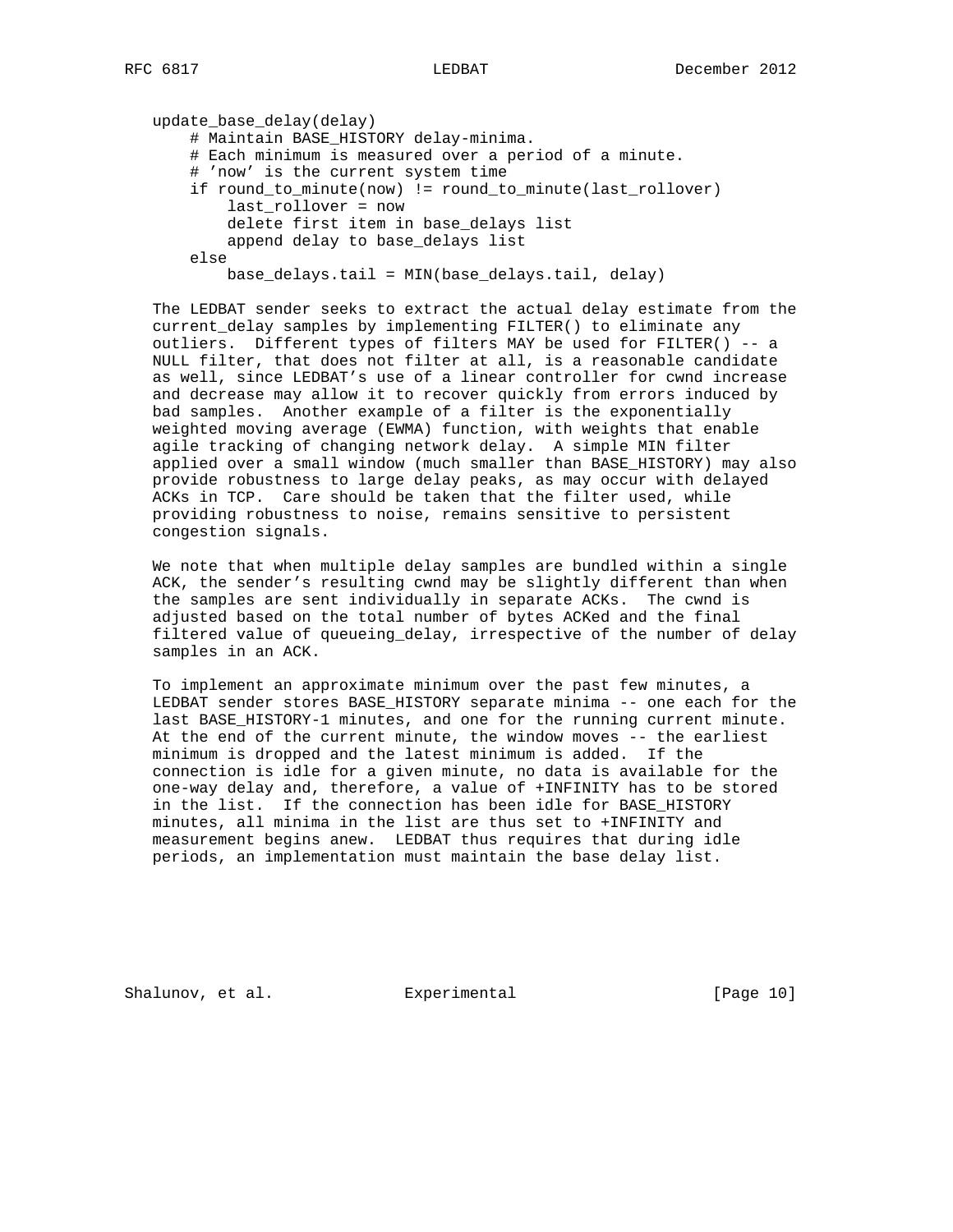LEDBAT restricts cwnd growth after a period of inactivity. When the sender is application-limited, the sender's cwnd is clamped down using max\_allowed\_cwnd to a little more than flightsize. To be TCP friendly, LEDBAT halves its cwnd on data loss.

 LEDBAT uses a congestion timeout (CTO) to avoid transmitting data during periods of heavy congestion and to avoid congestion collapse. A CTO is used to detect heavy congestion indicated by loss of all outstanding data or acknowledgements, resulting in reduction of the cwnd to 1 MSS and an exponential backoff of the CTO interval. This backoff of the CTO value avoids sending more data into an overloaded queue, and it also allows the sender to cope with sudden changes in the RTT of the path. The function of a CTO is similar to that of an retransmission timeout (RTO) in TCP [RFC6298], but since LEDBAT separates reliability from congestion control, a retransmission need not be triggered by a CTO. LEDBAT, however, does not preclude a CTO from triggering retransmissions, as could be the case if LEDBAT congestion control were to be used with TCP framing and reliability.

 The CTO is a gating mechanism that ensures exponential backoff of sending rate under heavy congestion, and it may be implemented with or without a timer. An implementation choosing to avoid timers may consider using a "next-time-to-send" variable, set based on the CTO, to control the earliest time a sender may transmit without receiving any ACKs. A maximum value MAY be placed on the CTO, and if placed, it MUST be at least 60 seconds.

#### 2.5. Parameter Values

 TARGET MUST be 100 milliseconds or less, and this choice of value is explained further in Section 3.3. Note that using the same TARGET value across LEDBAT flows enables equitable sharing of the bottleneck bandwidth. A flow with a higher TARGET value than other competing LEDBAT flows may get a larger share of the bottleneck bandwidth. It is possible to consider the use of different TARGET values for implementing a relative priority between two competing LEDBAT flows by setting a higher TARGET value for the higher-priority flow.

 ALLOWED\_INCREASE SHOULD be 1, and it MUST be greater than 0. An ALLOWED\_INCREASE of 0 results in no cwnd growth at all, and an ALLOWED\_INCREASE of 1 allows and limits the cwnd increase based on flightsize in the previous RTT. An ALLOWED\_INCREASE greater than 1 MAY be used when interactions between LEDBAT and the framing protocol provide a clear reason for doing so.

 GAIN MUST be set to 1 or less. A GAIN of 1 limits the maximum cwnd ramp-up to the same rate as TCP Reno in Congestion Avoidance. While this document specifies the use of the same GAIN for both cwnd

Shalunov, et al. Experimental Formula (Page 11)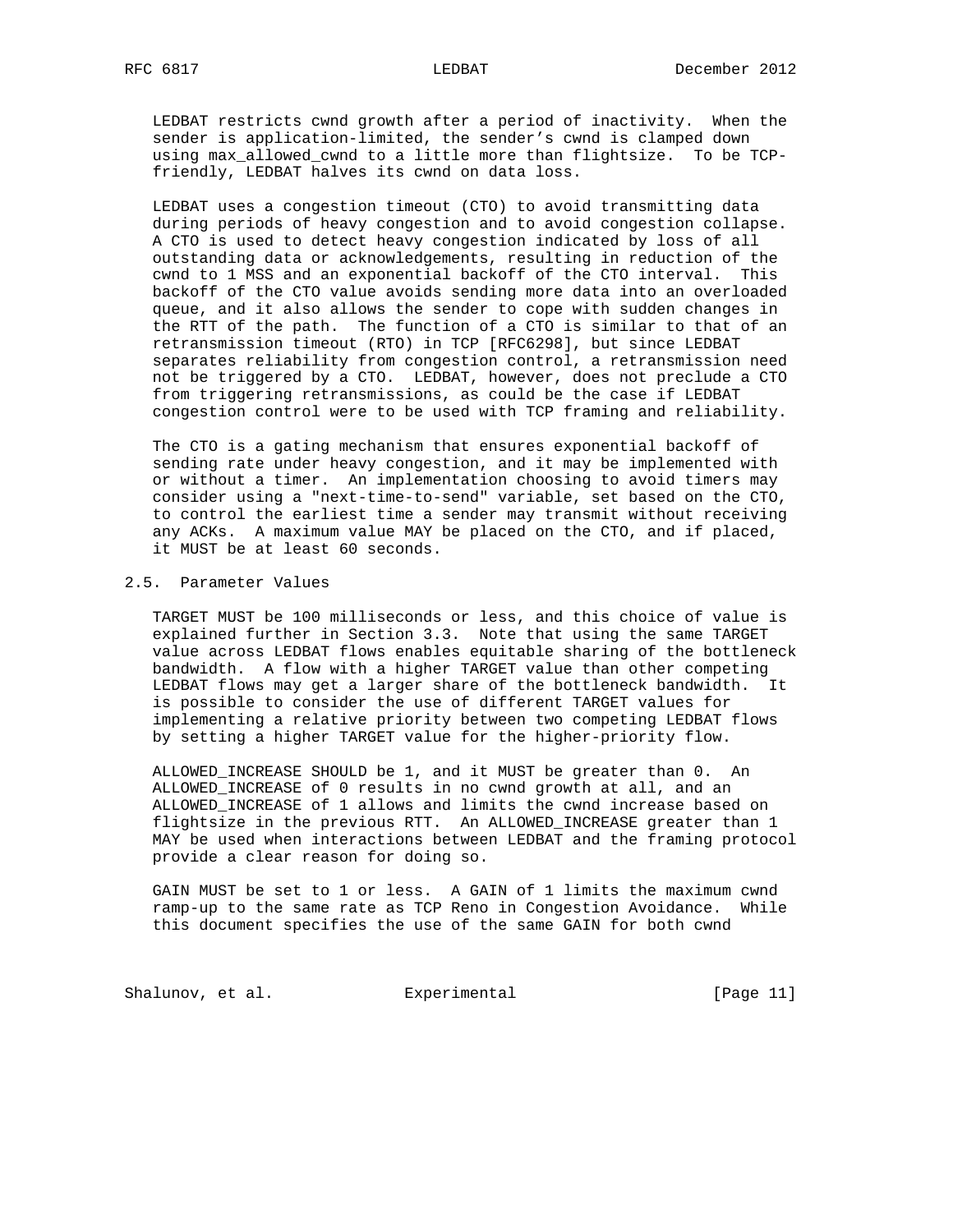increase (when off\_target is greater than zero) and decrease (when off\_target is less than zero), implementations MAY use a higher GAIN for cwnd decrease than for the increase; our justification follows. When a competing non-LEDBAT flow increases its sending rate, the LEDBAT sender may only measure a small amount of additional delay and decrease the sending rate slowly. To ensure no impact on a competing non-LEDBAT flow, the LEDBAT flow should decrease its sending rate at least as quickly as the competing flow increases its sending rate. A higher decrease-GAIN MAY be used to allow the LEDBAT flow to decrease its sending rate faster than the competing flow's increase rate.

 The size of the base\_delays list, BASE\_HISTORY, SHOULD be 10. If the actual base delay decreases, due to a route change, for instance, a LEDBAT sender adapts immediately, irrespective of the value of BASE HISTORY. If the actual base delay increases, however, a LEDBAT sender will take BASE\_HISTORY minutes to adapt and may wrongly infer a little more extra delay than intended (TARGET) in the meanwhile. A value for BASE\_HISTORY is thus a trade-off: a higher value may yield a more accurate measurement when the base delay is unchanging, and a lower value results in a quicker response to actual increase in base delay.

 A LEDBAT sender uses the current\_delays list to maintain only delay measurements made within an RTT amount of time in the past, seeking to eliminate noise spikes in its measurement of the current one-way delay through the network. The size of this list, CURRENT\_FILTER, may be variable, and it depends on the FILTER() function as well as the number of successful measurements made within an RTT amount of time in the past. The sender should seek to gather enough delay samples in each RTT so as to have statistical confidence in the measurements. While the number of delay samples required for such confidence will vary depending on network conditions, the sender SHOULD use at least 4 delay samples in each RTT, unless the number of samples is lower due to a small congestion window. The value of CURRENT\_FILTER will depend on the filter being employed, but CURRENT\_FILTER MUST be limited such that samples in the list are not older than an RTT in the past.

 INIT\_CWND and MIN\_CWND SHOULD both be 2. An INIT\_CWND of 2 should help seed FILTER() at the sender when there are no samples at the beginning of a flow, and a MIN\_CWND of 2 allows FILTER() to use more than a single instantaneous delay estimate while not being too aggressive. Slight deviations may be warranted, for example, when these values of INIT\_CWND and MIN\_CWND interact poorly with the framing protocol. However, INIT\_CWND and MIN\_CWND MUST be no larger than the corresponding values specified for TCP [RFC5681].

Shalunov, et al. Experimental [Page 12]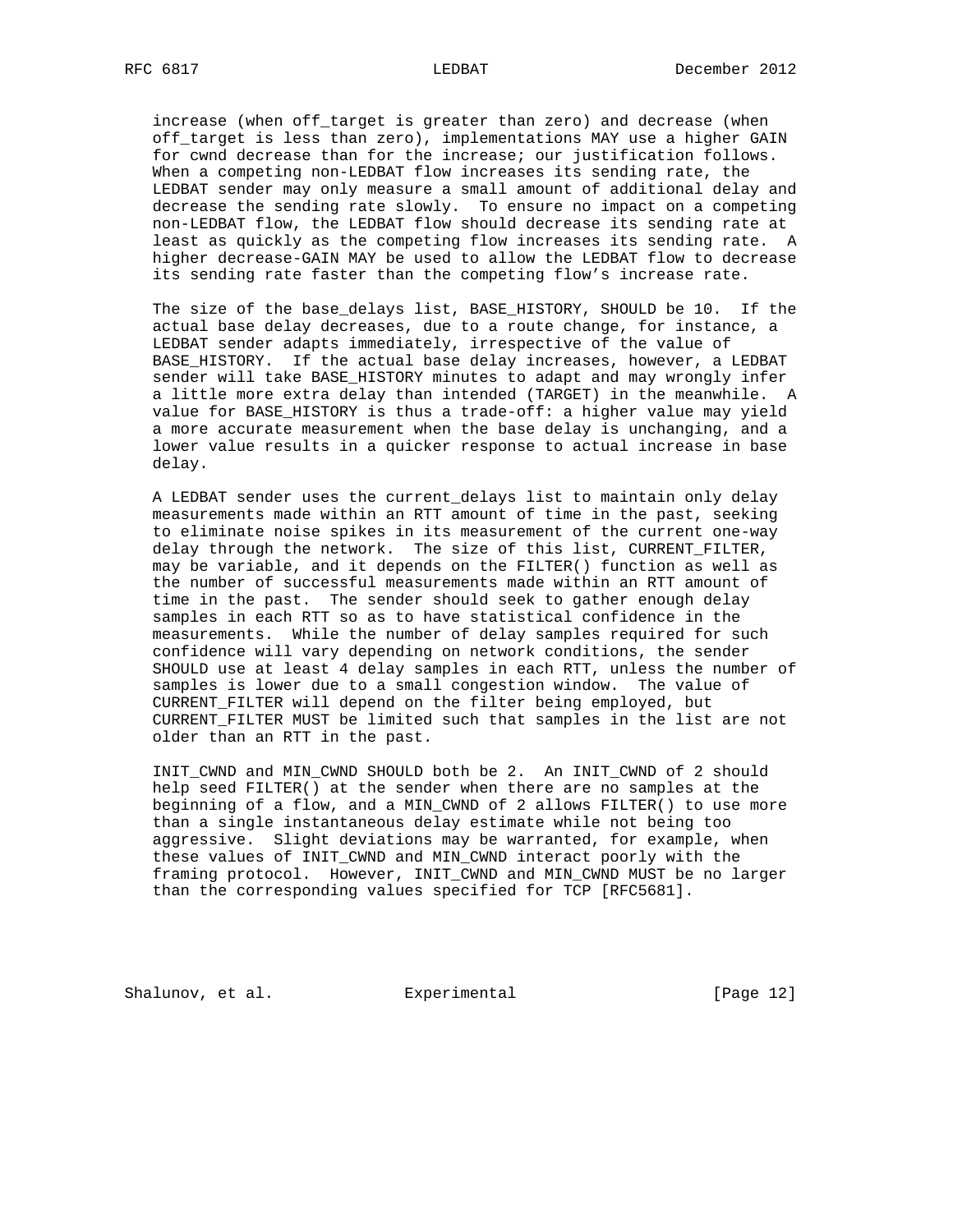# 3. Understanding LEDBAT Mechanisms

 This section describes the delay estimation and window management mechanisms used in LEDBAT.

### 3.1. Delay Estimation

 LEDBAT estimates congestion in the direction of the data flow, and to avoid measuring additional delay from, e.g., queue buildup on the reverse path (or ACK path) or reordering, LEDBAT uses one-way delay estimates. LEDBAT assumes that measurements are done with data packets, thus avoiding the need for separate measurement packets and avoiding the pitfall of measurement packets being treated differently from the data packets in the network.

 End-to-end delay can be decomposed into transmission (or serialization) delay, propagation (or speed-of-light) delay, queueing delay, and processing delay. On any given path, barring some noise, all delay components except for queueing delay are constant. To observe an increase in the queueing delay in the network, a LEDBAT sender separates the queueing delay component from the rest of the end-to-end delay, as described below.

# 3.1.1. Estimating Base Delay

 Since queuing delay is always additive to the end-to-end delay, LEDBAT estimates the sum of the constant delay components, which we call "base delay", to be the minimum delay observed on the end-to-end path.

 To respond to true changes in the base delay, as can be caused by a route change, LEDBAT uses only recent measurements in estimating the base delay. The duration of the observation window itself is a trade-off between robustness of measurement and responsiveness to change -- a larger observation window increases the chances that the true base delay will be detected (as long as the true base delay is unchanged), whereas a smaller observation window results in faster response to true changes in the base delay.

# 3.1.2. Estimating Queueing Delay

 Assuming that the base delay is constant (in the absence of any route changes), the queueing delay is represented by the variable component of the measured end-to-end delay. LEDBAT measures queueing delay as simply the difference between an end-to-end delay measurement and the current estimate of base delay. The queueing delay should be

Shalunov, et al. Experimental [Page 13]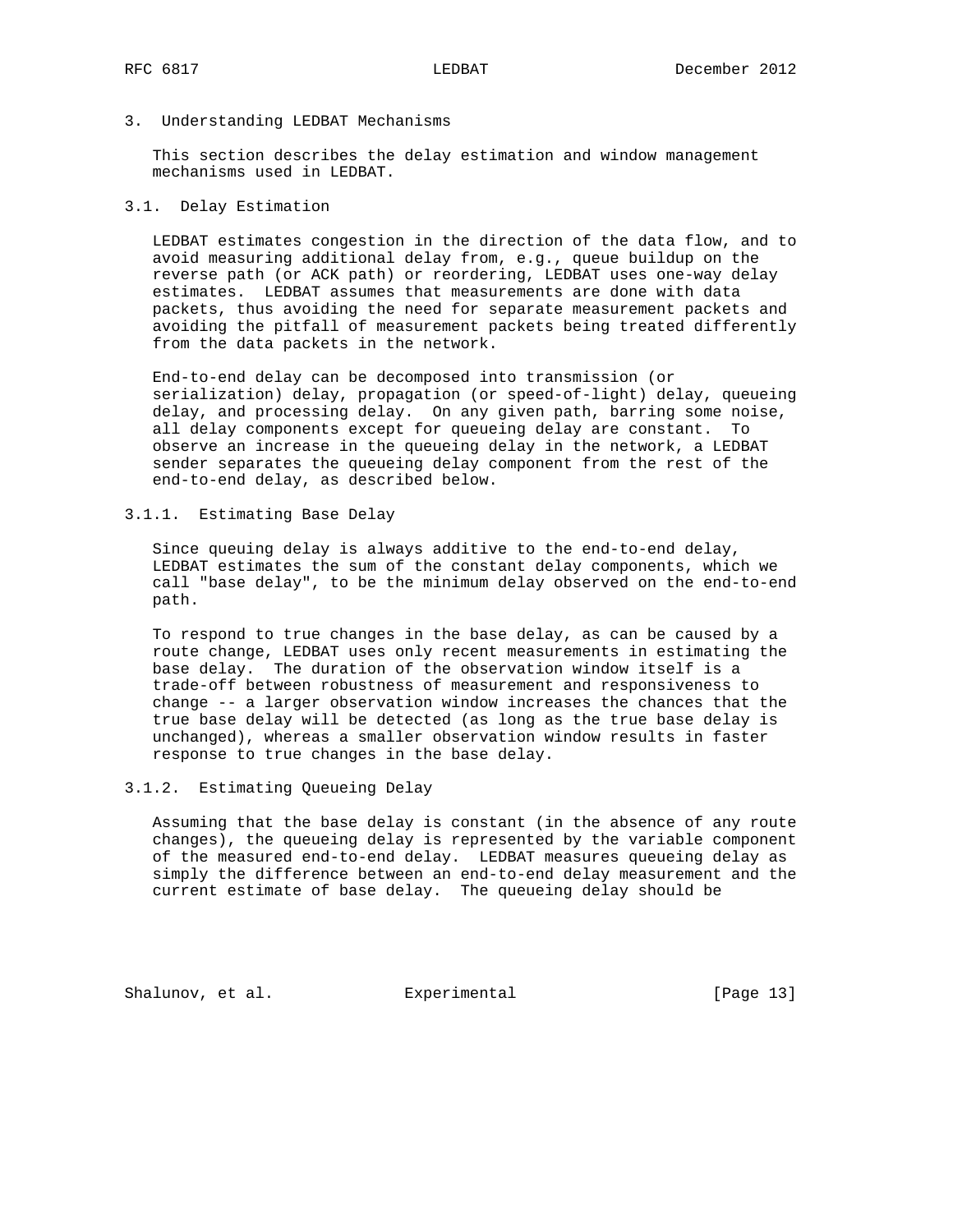filtered (depending on the usage scenario) to eliminate noise in the delay estimation, such as due to spikes in processing delay at a node on the path.

3.2. Managing the Congestion Window

 LEDBAT uses a simple linear controller to determine the sending rate as a function of the delay estimate, where the response of the sender is proportional to the difference between the current queueing delay estimate and the target.

3.2.1. Window Increase: Probing for More Bandwidth

 When the queuing delay is smaller than a delay target value, as specified by the TARGET parameter in this document, a LEDBAT sender will increase its congestion window proportionally to the relative difference between the current queueing delay and the delay target. As the current queuing delay gets closer to TARGET, LEDBAT's window growth gets slower. To compete fairly with concurrent TCP flows, we set the highest rate of LEDBAT's window growth (when the current queueing delay estimate is zero) to be the same as TCP's (increase of one packet per RTT). In other words, a LEDBAT flow never ramps up faster than a competing TCP flow over the same path. The TARGET value specifies the maximum extra queuing delay that LEDBAT will induce. If the current queuing delay equals the TARGET value, LEDBAT tries to maintain this extra delay.

3.2.2. Window Decrease: Responding to Congestion

 When a sender's queueing delay estimate is higher than the target, the LEDBAT flow's rate should be reduced. LEDBAT's linear controller allows the sender to decrease the window proportional to the difference between the target and the current queueing delay.

 Unlike TCP-like loss-based congestion control, LEDBAT seeks to avoid losses and so a LEDBAT sender is not expected to normally rely on losses to determine the sending rate. However, when data loss does occur, LEDBAT must respond as standard TCP does; even if the queueing delay estimates indicate otherwise, a loss is assumed to be a strong indication of congestion. Thus, to deal with severe congestion when packets are dropped in the network, and to provide a fallback against incorrect queuing delay estimates, a LEDBAT sender halves its congestion window when a loss event is detected. As with TCP New- Reno, LEDBAT reduces its cwnd by half at most once per RTT.

Shalunov, et al. **Experimental** [Page 14]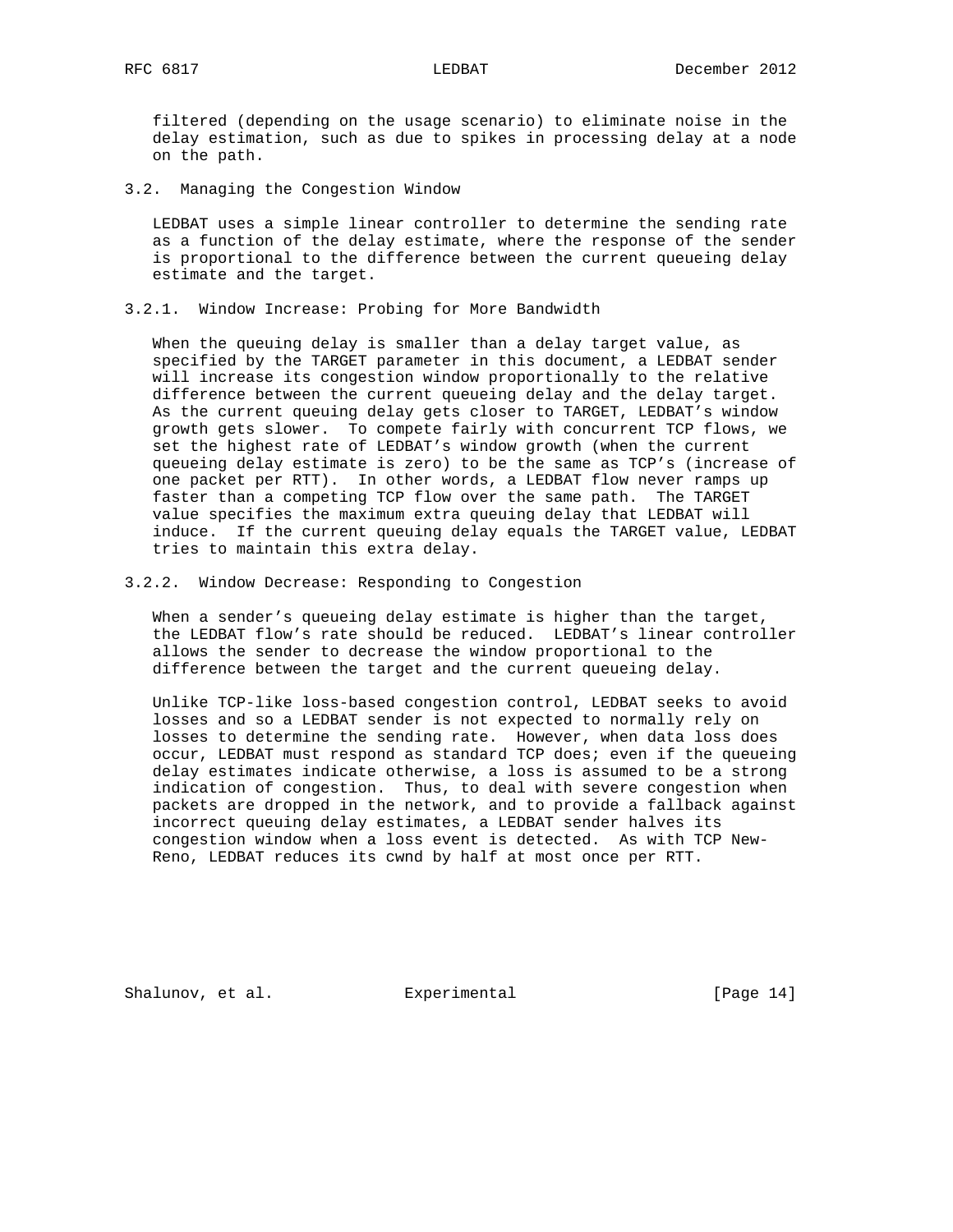# 3.3. Choosing the Queuing Delay Target

 The International Telecommunication Union's (ITU's) Recommendation G.114 defines a one-way delay of 150 ms to be acceptable for most user voice applications [g114]. Thus, the delay induced by LEDBAT must be well below 150 ms to limit its impact on concurrent delay sensitive traffic sharing the same bottleneck queue. A target that is too low, on the other hand, increases the sensitivity of the sender's algorithm to noise in the one-way delays and in the delay measurement process, and may lead to reduced throughput for the LEDBAT flow and to under-utilization of the bottleneck link.

 Our recommendation of 100 ms or less as the target is a trade-off between these considerations. Anecdotal evidence indicates that this value works well -- LEDBAT has been implemented and successfully deployed with a target value of 100 ms in two BitTorrent implementations: as the exclusive congestion control mechanism in BitTorrent Delivery Network Accelerator (DNA), and as an experimental mechanism in uTorrent [uTorrent].

#### 4. Discussion

### 4.1. Framing and ACK Frequency Considerations

 While the actual framing and wire format of the protocols using LEDBAT are outside the scope of this document, we briefly consider the data framing and ACK frequency needs of LEDBAT mechanisms.

 To compute the data path's one-way delay, our discussion of LEDBAT assumes a framing that allows the sender to timestamp packets and for the receiver to convey the measured one-way delay back to the sender in ACK packets. LEDBAT does not require this particular method, but it does require unambiguous delay estimates using data and ACK packets.

 A LEDBAT receiver may send an ACK as frequently as one for every data packet received or less frequently; LEDBAT does require that the receiver MUST transmit at least one ACK in every RTT.

# 4.2. Competing with TCP Flows

 LEDBAT is designed to respond to congestion indications earlier than loss-based standard TCP [RFC5681]. A LEDBAT flow gets more aggressive as the queueing delay estimate gets lower; since the queueing delay estimate is non-negative, LEDBAT is most aggressive when the queueing delay estimate is zero. In this case, LEDBAT ramps up its congestion window at the same rate as standard TCP [RFC5681]. LEDBAT may reduce its rate earlier than standard TCP and always

Shalunov, et al. Experimental Formula (Page 15)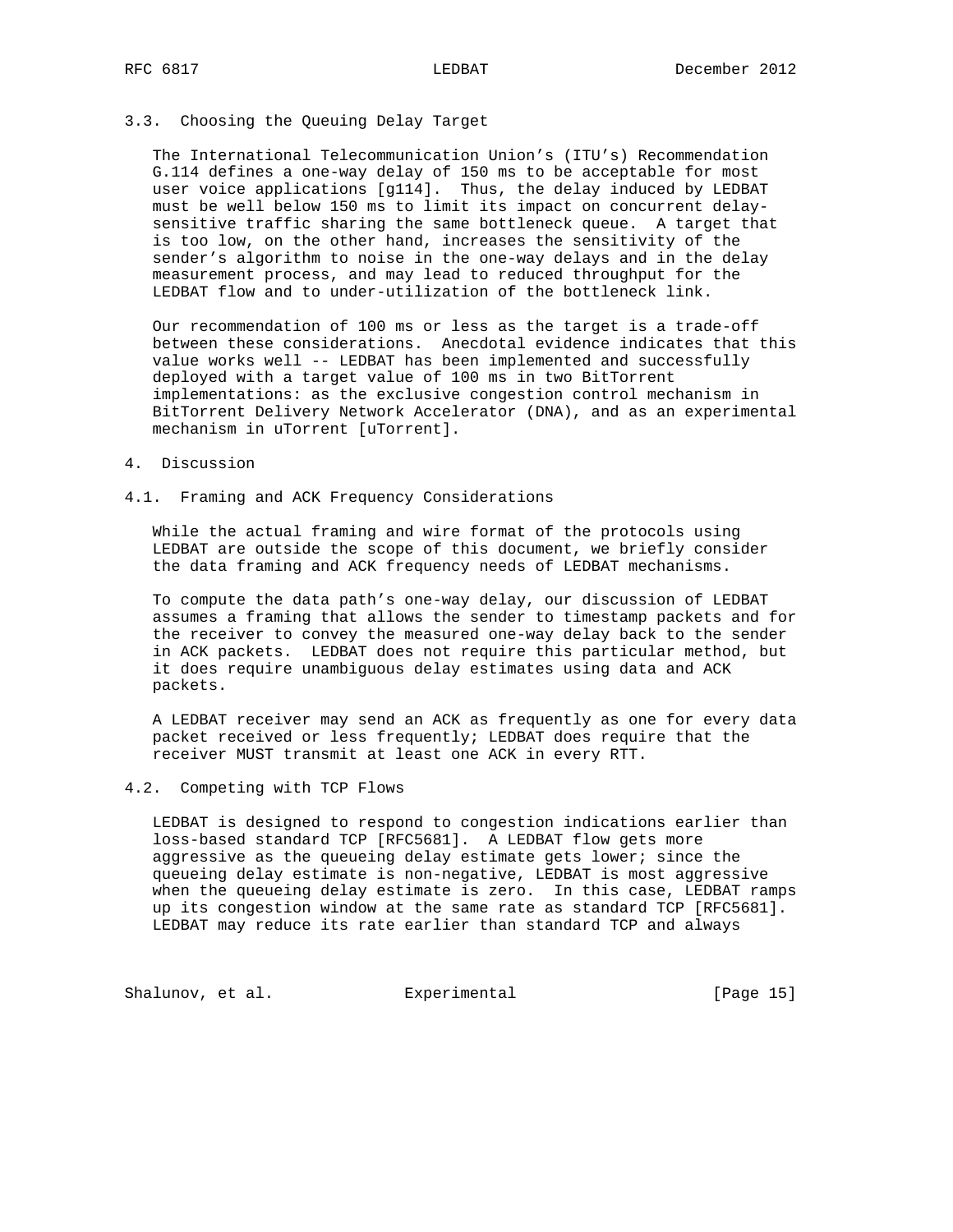halves its congestion window on loss. Thus, in the worst case, where the delay estimates are completely and consistently off, a LEDBAT flow falls back to standard TCP behavior, and is no more aggressive than standard TCP [RFC5681].

# 4.3. Competing with Non-TCP Flows

 While LEDBAT yields to all high-load flows, both TCP and non-TCP, LEDBAT may not yield to low-load and latency-sensitive traffic that do not induce a measurable delay at the bottleneck queue, such as Voice over IP (VoIP) traffic. While such flows will experience additional delay due to any concurrent LEDBAT flows, the TARGET delay sets a limit to the total amount of additional delay that all the concurrent LEDBAT flows will jointly induce. If the TARGET delay is higher than what the bottleneck queue can sustain, the LEDBAT flows should experience loss and will fall back to standard loss-based TCP behavior. Thus, in the worst case, LEDBAT will add no more latency than standard TCP when competing with non-TCP flows. In the common case however, we expect LEDBAT flows to add TARGET amount of delay, which ought to be within the delay tolerance for most latency sensitive applications, including VoIP applications.

### 4.4. Fairness among LEDBAT Flows

 The primary design goals of LEDBAT are focused on the aggregate behavior of LEDBAT flows when they compete with standard TCP. Since LEDBAT is designed for background traffic, we consider link utilization to be more important than fairness amongst LEDBAT flows. Nevertheless, we now consider fairness issues that might arise amongst competing LEDBAT flows.

 LEDBAT as described so far lacks a mechanism specifically designed to equalize utilization amongst LEDBAT flows. Anecdotally observed behavior of existing implementations indicates that a rough equalization does occur since in most environments some amount of randomness in the inter-packet transmission times exists, as explained further below.

 Delay-based congestion control systems suffer from the possibility of latecomers incorrectly measuring and using a higher base-delay than an active flow that started earlier. Consider that a bottleneck is saturated by a single LEDBAT flow, and the flow therefore maintains the bottleneck queue at TARGET delay. When a new LEDBAT flow arrives at the bottleneck, it might incorrectly include the steady queueing delay in its measurement of the base delay on the path. The new flow has an inflated estimate of the base delay, and may now effectively build on top of the existing, already maximal, queueing delay. As the latecomer flow builds up, the old flow sees the true queueing

Shalunov, et al. Experimental [Page 16]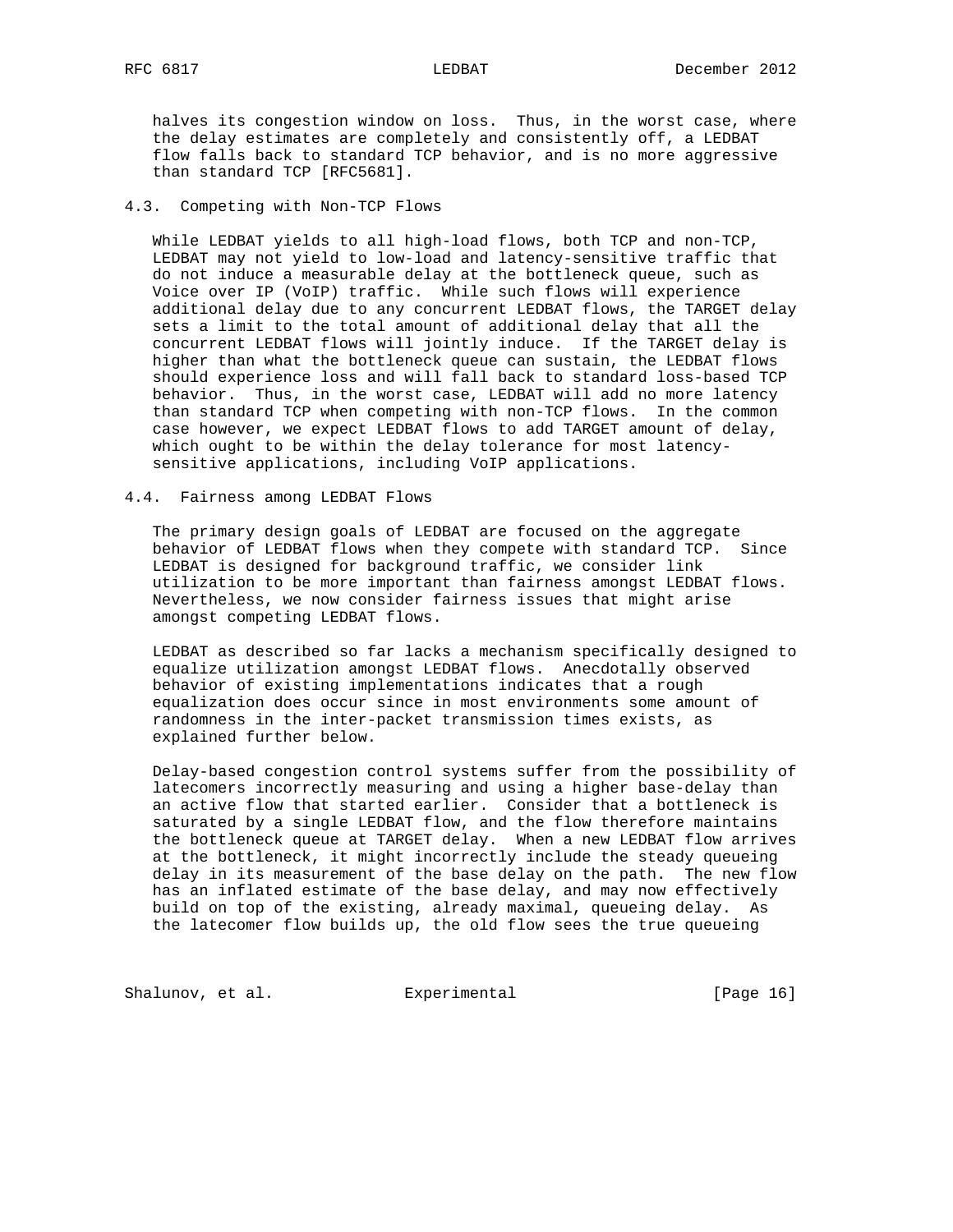delay and backs off, while the latecomer keeps building up, using up the entire link's capacity, and effectively shutting the old flow out. This advantage is called the "latecomer's advantage".

 In the worst case, if the first flow yields at the same rate as the new flow increases its sending rate, the new flow will see constant end-to-end delay, which it assumes is the base delay, until the first flow backs off completely. As a result, by the time the second flow stops increasing its cwnd, it would have added twice the target queueing delay to the network.

 This advantage can be reduced if the first flow yields and empties the bottleneck queue faster than the incoming flow increases its occupancy in the queue. In such a case, the latecomer might measure correctly a delay that is closer to the base delay. While such a reduction might be achieved through a multiplicative decrease of the congestion window, this may cause strong fluctuations in flow throughput during the flow's steady state. Thus, we do not recommend a multiplicative decrease scheme.

 We note that in certain use-case scenarios, it is possible for a later LEDBAT flow to gain an unfair advantage over an existing one [Car10]. In practice, this concern ought to be alleviated by the burstiness of network traffic: all that's needed to measure the base delay is one small gap in transmission schedules between the LEDBAT flows. These gaps can occur for a number of reasons such as latency introduced due to application sending patterns, OS scheduling at the sender, processing delay at the sender or any network node, and link contention. When such a gap occurs in the first sender's transmission while the latecomer is starting, base delay is immediately correctly measured. With a small number of LEDBAT flows, system noise may sufficiently regulate the latecomer's advantage.

5. Open Areas for Experimentation

 We now outline some areas that need experimentation in the Internet and under different network scenarios. These experiments should help the community understand LEDBAT's dynamics and should help towards further standardization of LEDBAT and LEDBAT-related documents.

5.1. Network Effects and Monitoring

 Further study is required to fully understand the behavior and convergence properties of LEDBAT in networks with non-tail-drop, non- FIFO queues, in networks with frequent route changes, and in networks with network-level load balancing. These studies should have two

Shalunov, et al. Experimental [Page 17]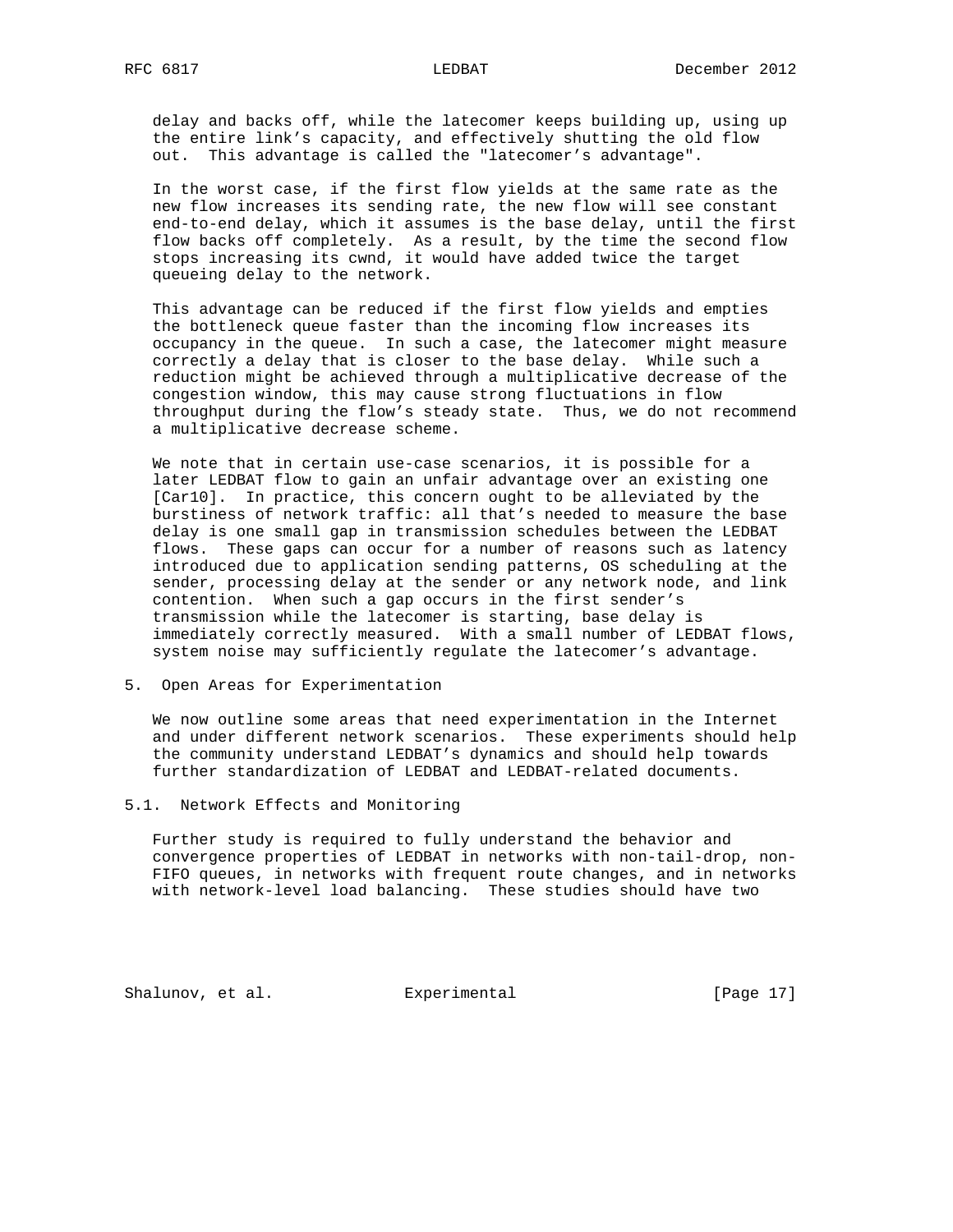broad goals: (i) to understand the effects of different network mechanisms on LEDBAT, and (ii) to understand the impact of LEDBAT on the network.

 Network mechanisms and dynamics can influence LEDBAT flows in unintended ways. For instance, frequent route changes that result in increasing base delays may, in the worst case, throttle a LEDBAT flow's throughput significantly. The influence of different network traffic management mechanisms on LEDBAT throughput should be studied.

 An increasing number of LEDBAT flows in the network will likely result in operator-visible network effects as well, and these should thus be studied. For instance, as long as the bottleneck queue in a network is larger than TARGET (in terms of delay), we expect that both the average queueing delay and loss rate in the network should reduce as LEDBAT traffic increasingly dominates the traffic mix in the network. Note that for bottleneck queues that are smaller than TARGET, LEDBAT will appear to behave very similar to standard TCP and its flow-level behavior may not be distinguishable from that of standard TCP.

 We note that a network operator may be able to verify the operation of a LEDBAT flow by monitoring per-flow behavior and queues in the network -- when the queueing delay at a bottleneck queue is above TARGET as specified in this document, LEDBAT flows should be expected to back off and reduce their sending rate.

### 5.2. Parameter Values

 The throughput and response of LEDBAT to the proposed parameter values of TARGET, decrease-GAIN, BASE\_HISTORY, INIT\_CWND, and MIN\_CWND should be evaluated with different types of competing traffic in different network settings, including with different AQM schemes at the bottleneck queue. TARGET controls LEDBAT's added latency, while decrease-GAIN controls LEDBAT's response to competing traffic. Since LEDBAT is intended to be minimally intrusive to competing traffic, the impact of TARGET and decrease-GAIN on delay sensitive traffic should be studied. TARGET also impacts the growth rate of the congestion window when off\_target is smaller than 1. This impact of TARGET on the rate of cwnd growth should be studied. The amount of history maintained by the base delay estimator, BASE\_HISTORY, influences the responsiveness of LEDBAT to changing network conditions. LEDBAT's responsiveness and throughput should be evaluated in the wide area and under conditions where abrupt changes in base delay might occur, such as with route changes and with cellular handovers. The impact and efficacy of these parameters should be carefully studied with tests over the Internet.

Shalunov, et al. Experimental Formula (Page 18)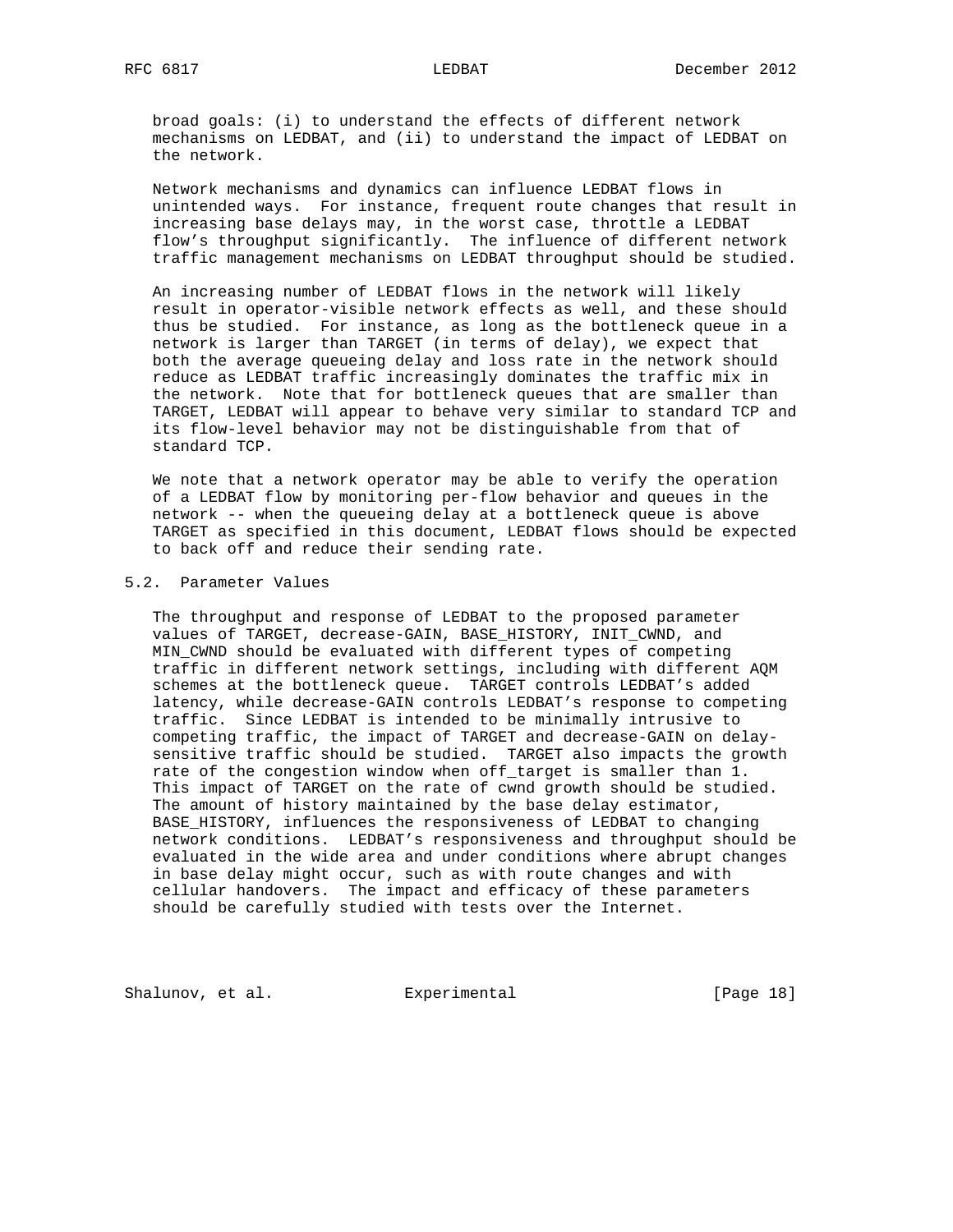# 5.3. Filters

 LEDBAT's effectiveness depends on a sender's ability to accurately estimate end-to-end queueing delay from delay samples. Consequently, the filtering algorithm used for this estimation, FILTER(), is an important candidate for experiments. This document suggests the use of NULL, EWMA, and MIN filters for estimating the current delay; the efficacy of these and other possible filters for this estimate should be investigated. FILTER() may also impact cwnd dynamics when delay samples are bundled in ACKs, since cwnd adaption is done once per ACK irrespective of the number of delay samples in the ACK. This impact should be studied when the different filters are considered.

# 5.4. Framing

 This document defines only a congestion control algorithm and assumes that framing mechanisms for exchanging delay information exist within the protocol in which LEDBAT is being implemented. If implemented in a new protocol, both the sender and receiver may be LEDBAT-aware, but if implemented in an existing protocol that is capable of providing one-way delay information, LEDBAT may be implemented as a sender side-only modification. In either case, the parent protocol may interact with LEDBAT's algorithms; for instance, the rate of ACK feedback to the data sender may be dictated by other protocol parameters, but will interact with the LEDBAT flow's dynamics. Careful experimentation is necessary to understand and integrate LEDBAT into both new and existing protocols.

6. Security Considerations

 LEDBAT's aggressiveness is contingent on the delay estimates and on the TARGET delay value. If these parameter values at the sender are compromised such that delay estimates are artificially set to zero and the TARGET delay value is set to +INFINITY, the LEDBAT algorithm deteriorates to TCP-like behavior. Thus, while LEDBAT is sensitive to these parameters, the algorithm is fundamentally limited in the worst case to be as aggressive as standard TCP.

 A man in the middle may be able to change queueing delay on a network path, and/or modify the timestamps transmitted by a LEDBAT sender and/or modify the delays reported by a LEDBAT receiver, thus causing a LEDBAT flow to back off even when there's no congestion. A protocol using LEDBAT ought to minimize the risk of such man-in-the middle attacks by at least authenticating the timestamp field in the data packets and the delay field in the ACK packets.

Shalunov, et al. **Experimental** [Page 19]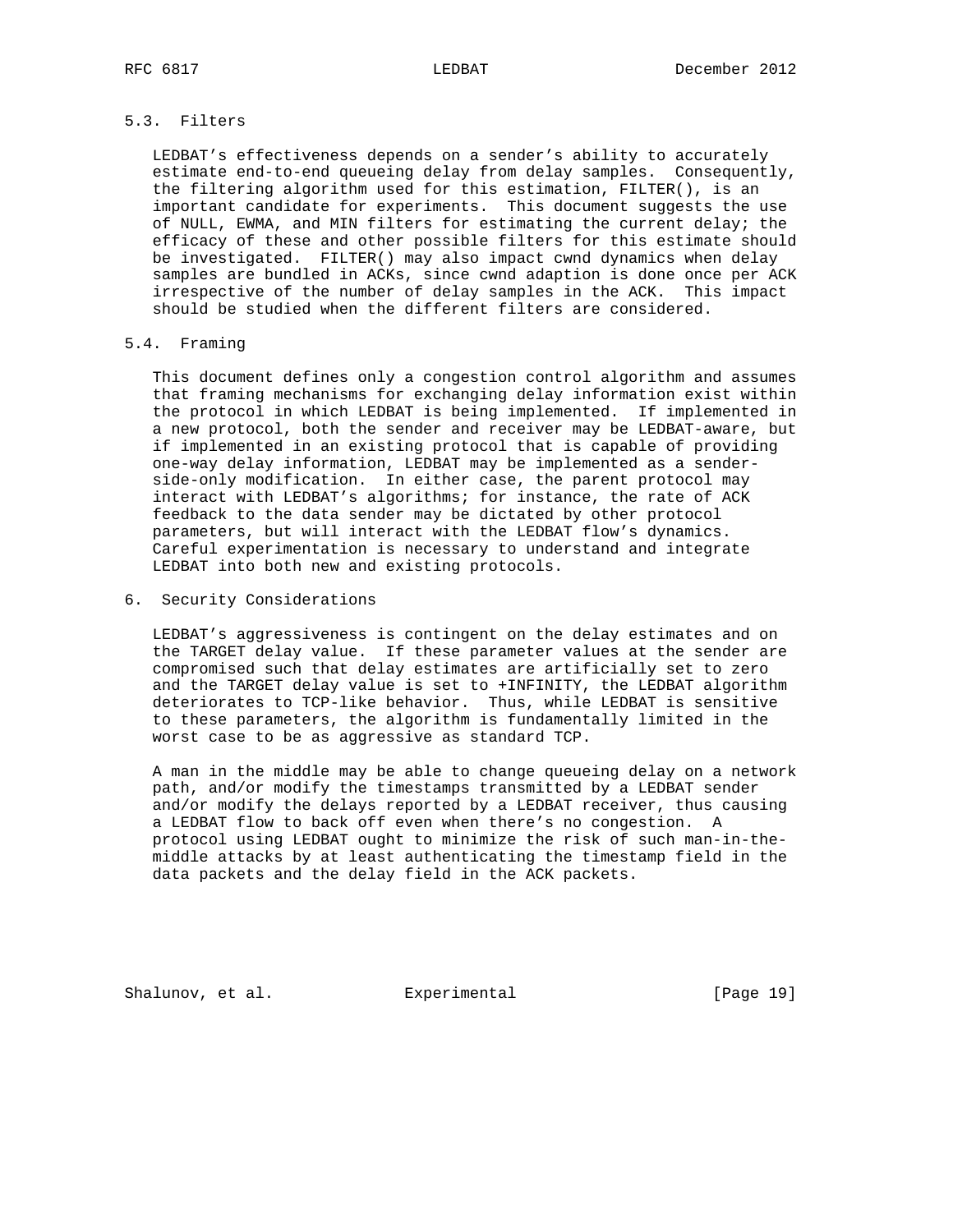LEDBAT is not known to introduce any new concerns with privacy, integrity, or other security issues for flows that use it. LEDBAT is compatible with use of IPsec and Transport Layer Security (TLS) / Datagram Transport Layer Security (DTLS).

7. Acknowledgements

 We thank folks in the LEDBAT working group for their comments and feedback. Special thanks to Murari Sridharan and Rolf Winter for their patient and untiring shepherding.

- 8. References
- 8.1. Normative References
	- [RFC2119] Bradner, S., "Key words for use in RFCs to Indicate Requirement Levels", BCP 14, RFC 2119, March 1997.
	- [RFC3168] Ramakrishnan, K., Floyd, S., and D. Black, "The Addition of Explicit Congestion Notification (ECN) to IP", RFC 3168, September 2001.
	- [RFC4821] Mathis, M. and J. Heffner, "Packetization Layer Path MTU Discovery", RFC 4821, March 2007.
	- [RFC5681] Allman, M., Paxson, V., and E. Blanton, "TCP Congestion Control", RFC 5681, September 2009.
	- [RFC6298] Paxson, V., Allman, M., Chu, J., and M. Sargent, "Computing TCP's Retransmission Timer", RFC 6298, June 2011.
- 8.2. Informative References
	- [Bra94] Brakmo, L., O'Malley, S., and L. Peterson, "TCP Vegas: New techniques for congestion detection and avoidance", Proceedings of SIGCOMM '94, pages 24-35, August 1994.
	- [Car10] Carofiglio, G., Muscariello, L., Rossi, D., Testa, C., and S. Valenti, "Rethinking Low Extra Delay Background Transport Protocols", October 2010, <http://arxiv.org/abs/1010.5623v1>.
	- [Low02] Low, S., Peterson, L., and L. Wang, "Understanding TCP Vegas: A Duality Model", JACM 49 (2), March 2002.

Shalunov, et al. **Experimental** [Page 20]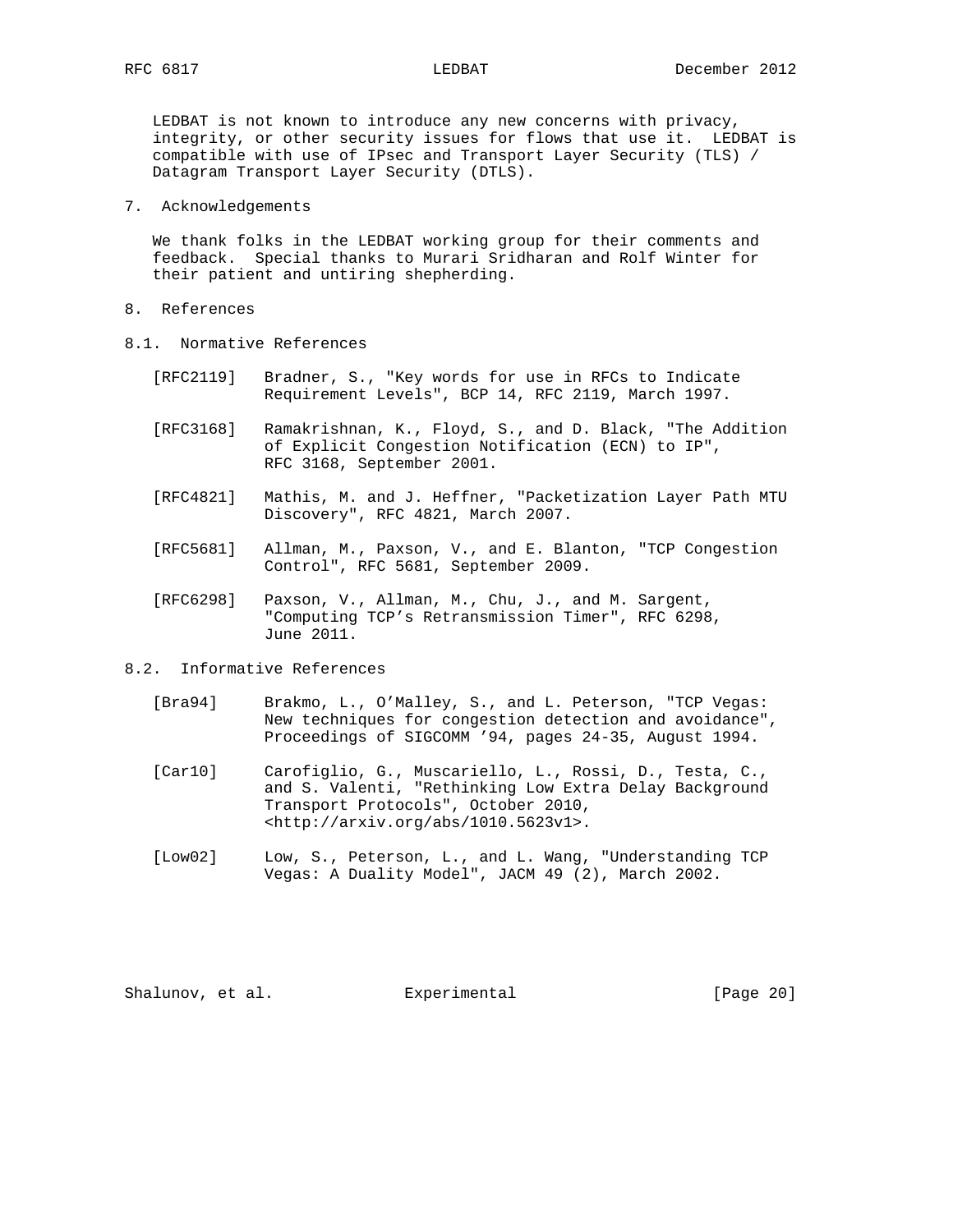- [RFC5905] Mills, D., Martin, J., Burbank, J., and W. Kasch, "Network Time Protocol Version 4: Protocol and Algorithms Specification", RFC 5905, June 2010.
- [RFC6297] Welzl, M. and D. Ros, "A Survey of Lower-than-Best-Effort Transport Protocols", RFC 6297, June 2011.
- [Sch10] Schneider, J., Wagner, J., Winter, R., and H. Kolbe, "Out of my Way -- Evaluating Low Extra Delay Background Transport in an ADSL Access Network", Proceedings of 22nd International Teletraffic Congress (ITC22), September 2010.
- [g114] "SERIES G: TRANSMISSION SYSTEMS AND MEDIA, DIGITAL SYSTEMS AND NETWORKS; International telephone connections and circuits - General; Recommendations on the transmission quality for an entire international telephone connection; One-way transmission time", ITU-T Recommendation G.114, 05/2003.
- [uTorrent] Hazel, G., "uTorrent Transport Protocol library", July 2012, <http://github.com/bittorrent/libutp>.

Shalunov, et al. Experimental [Page 21]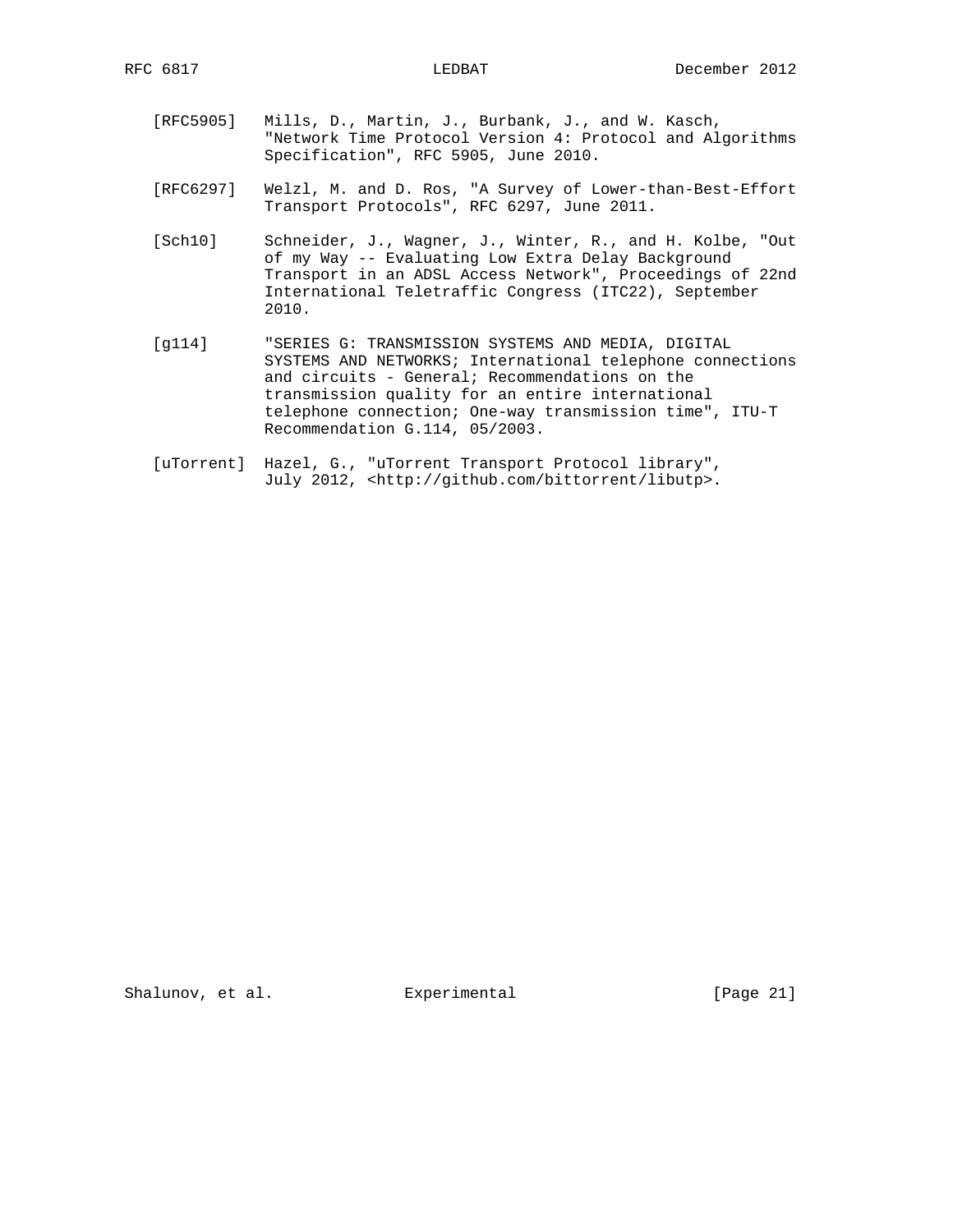# Appendix A. Measurement Errors

 LEDBAT measures and uses one-way delays, and we now consider measurement errors in timestamp generation and use. In this section, we use the same locally linear clock model and the same terminology as Network Time Protocol (NTP) [RFC5905]. In particular, NTP uses the terms "offset" to refer to the difference between measured time and true time, and "skew" to refer to difference of clock rate from the true rate. A clock thus has two time measurement errors: a fixed offset from the true time, and a skew. We now consider these errors in the context of LEDBAT.

### A.1. Clock Offset

 The offset of the clocks, both the sender's and the receiver's, shows up as a fixed error in LEDBAT's one-way delay measurement. The offset in the measured one-way delay is simply the difference in offsets between the receiver's and the sender's clocks. LEDBAT, however, does not use this estimate directly, but uses the difference between the measured one-way delay and a measured base delay. Since the offset error (difference of clock offsets) is the same for the measured one-way delay and the base delay, the offsets cancel each other out in the queuing delay estimate, which LEDBAT uses for its window computations. Clock offset error thus has no impact on LEDBAT.

# A.2. Clock Skew

 Clock skew generally shows up as a linearly changing error in a time estimate. Similar to the offset, the skew of LEDBAT's one-way delay estimate is thus the difference between the two clocks' skews. Unlike the offset, however, skew does not cancel out when the queuing delay estimate is computed, since it causes the two clocks' offsets to change over time.

 While the offset could be large, with some clocks off by minutes or even hours or more, skew is typically small. Typical skews of untrained clocks seem to be around 100-200 parts per million (ppm) [RFC5905], where a skew of 100 ppm translates to an error accumulation of 6 milliseconds per minute. This accumulation is limited in LEDBAT, since any error accumulation is limited to the amount of history maintained by the base delay estimator, as dictated by the BASE\_HISTORY parameter. The effects of clock skew error on LEDBAT should generally be insignificant unless the skew is unusually high, or unless extreme values have been chosen for TARGET (extremely low) and BASE\_HISTORY (extremely large). Nevertheless, we now consider the possible impact of skew on LEDBAT behavior.

Shalunov, et al. Experimental [Page 22]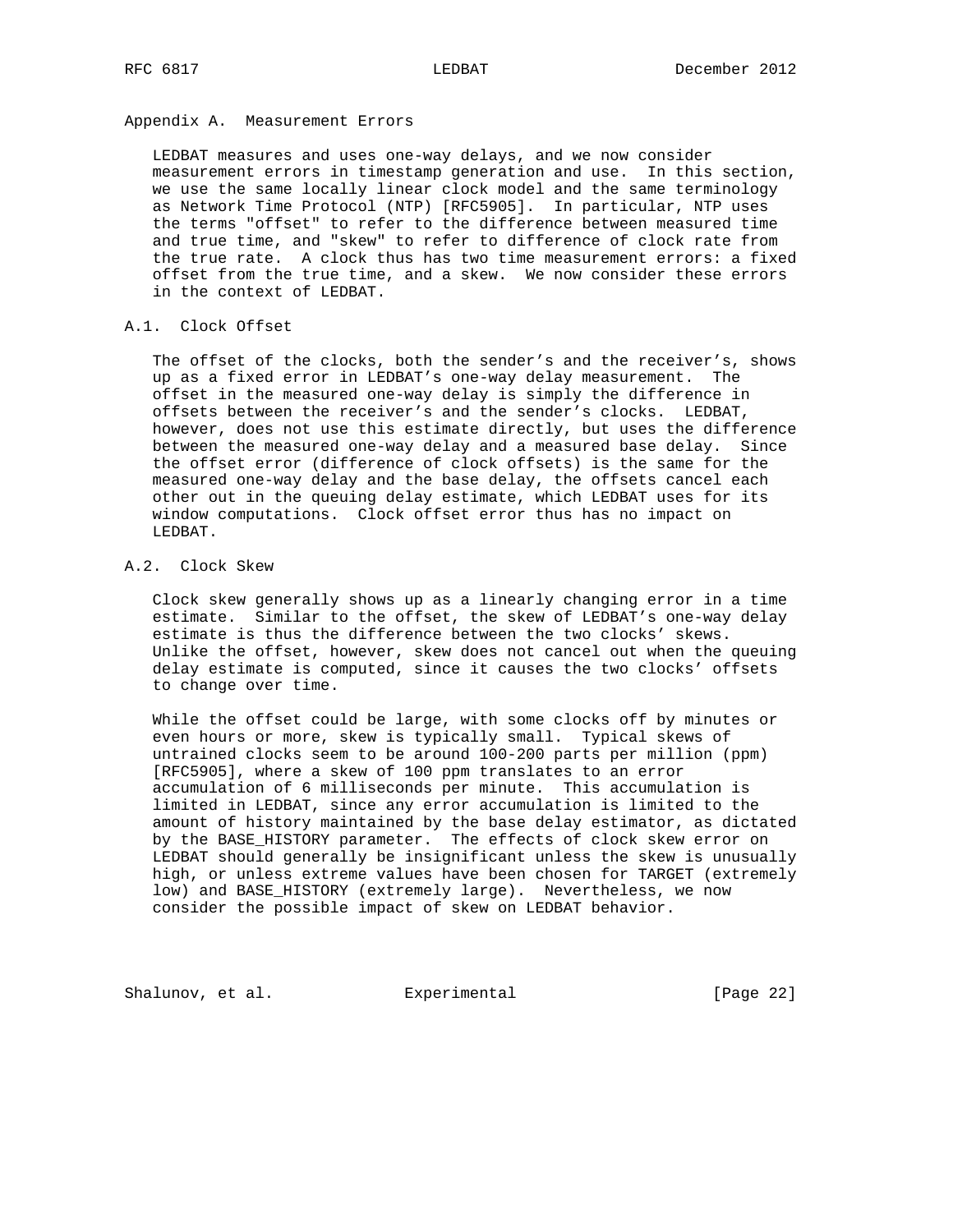Clock skew can manifest in two ways: the sender's clock can be faster than the receiver's clock, or the receiver's clock can be faster than the sender's clock. In the first case, the measured one-way delay will decrease as the sender's clock drifts forward. While this drift can lead to an artificially low estimate of the queueing delay, the drift should also lead to a lower base delay measurement, which consequently absorbs the erroneous reduction in the one-way delay estimates.

 In the second case, the one-way delay estimate will artificially increase with time. This increase can reduce a LEDBAT flow's throughput unnecessarily. In this case, a skew correction mechanism can be beneficial.

 We now discuss an example clock skew correction mechanism. In this example, the receiver sends back raw (sending and receiving) timestamps. Using this information, the sender can estimate one-way delays in both directions, and the sender can also compute and maintain an estimate of the base delay as would be observed by the receiver. If the sender detects the receiver reducing its estimate of the base delay, it may infer that this reduction is due to clock drift. The sender then compensates by increasing its base delay estimate by the same amount. To apply this mechanism, timestamps need to be transmitted in both directions.

 We now outline a few other ideas that can be used for skew correction.

o Skew correction with faster virtual clock:

 Since having a faster clock on the sender will result in continuous updates of the base delay, a faster virtual clock can be used for sender timestamping. This virtual clock can be computed from the default machine clock through a linear transformation. For instance, with a 500 ppm speed-up the sender's clock is very likely to be faster than a receiver's clock. Consequently, LEDBAT will benefit from the implicit correction when updating the base delay.

o Skew correction with estimating drift:

 A LEDBAT sender maintains a history of base delay minima. This history can provide a base to compute the clock skew difference between the two hosts. The slope of a linear function fitted to the set of minima base delays gives an estimate of the clock skew. This estimation can be used to correct the clocks. If the other endpoint is doing the same, the clock should be corrected by half of the estimated skew amount.

Shalunov, et al. Experimental [Page 23]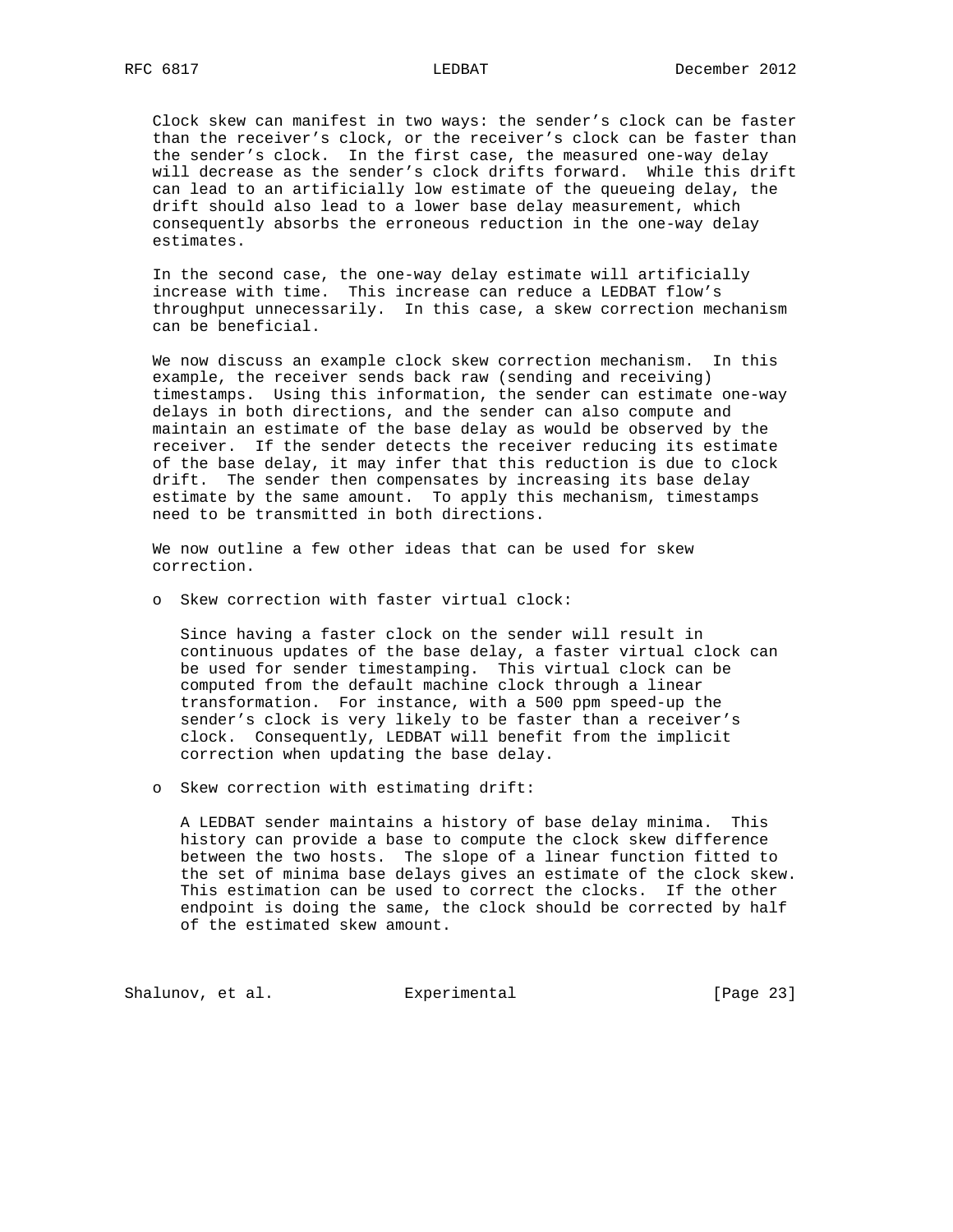# o Byzantine skew correction:

 When it is known that each host maintains long-lived connections to a number of different other hosts, a byzantine scheme can be used to estimate the skew with respect to the true time. Namely, a host calculates the skew difference for each of the peer hosts as described with the previous approach, then take the median of the skew differences. While this scheme is not universally applicable, it combines well with other schemes, since it is essentially a clock training mechanism. The scheme also corrects fast, since state is preserved between connections.